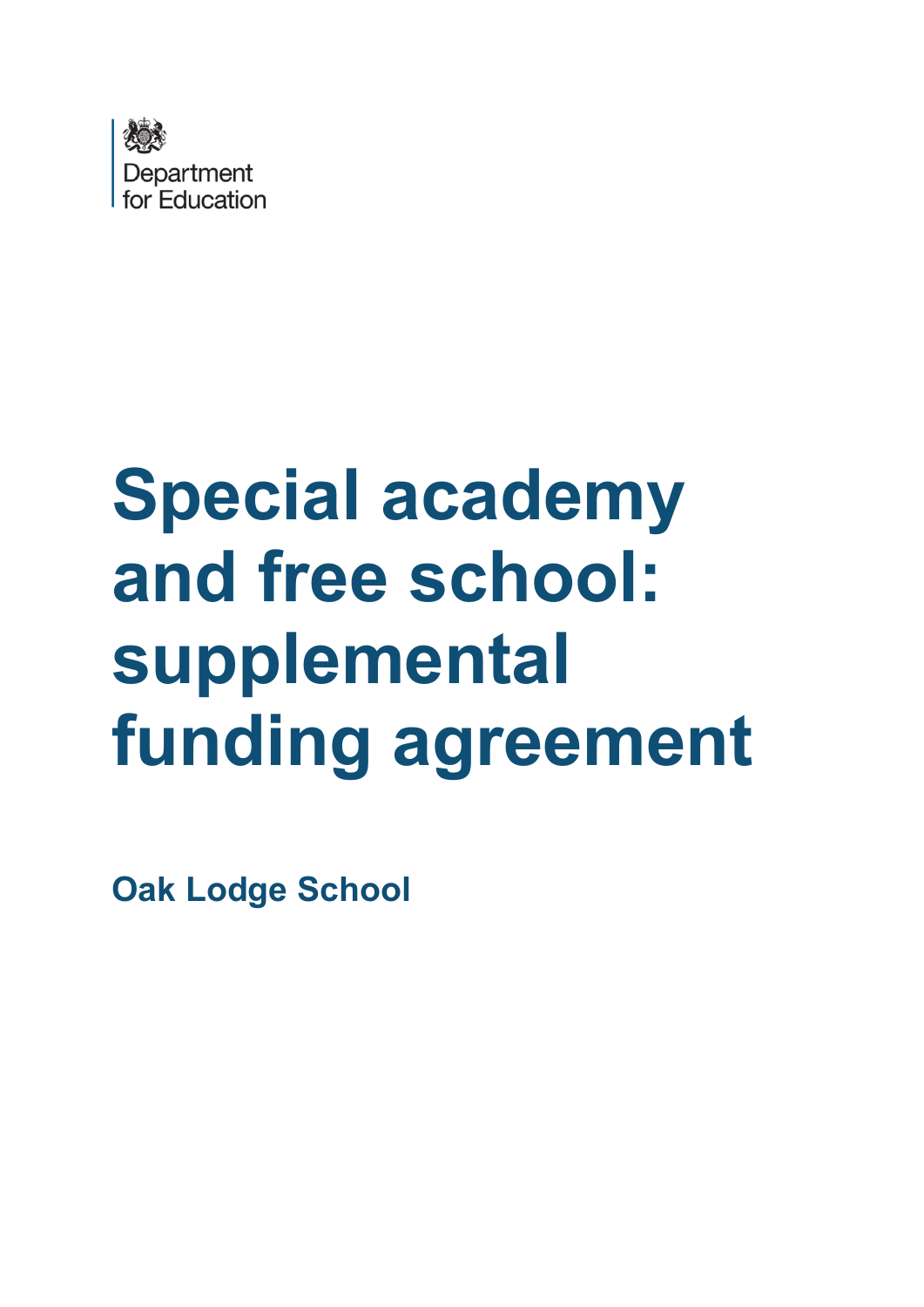# **CONTENTS**

| <b>SUMMARY</b>                                         | 4              |
|--------------------------------------------------------|----------------|
| Information about the Academy:                         | 4              |
| <b>ESTABLISHING THE ACADEMY</b><br>1.                  | $\overline{7}$ |
| Definitions and interpretation                         | $\overline{7}$ |
| The Academy                                            | 8              |
| Academy opening date                                   | 8              |
| <b>RUNNING OF THE ACADEMY</b><br>2.                    | 9              |
| Length of school day and year                          | 9              |
| <b>Teachers and staff</b>                              | 9              |
| Places and Pupils                                      | 10             |
| Charging                                               | 10             |
| Admissions                                             | 10             |
| <b>Exclusions</b>                                      | 13             |
| Curriculum                                             | 14             |
| <b>GRANT FUNDING</b><br>3.                             | 15             |
| <b>Calculation of GAG</b>                              | 15             |
| Other relevant funding                                 | 15             |
| <b>LAND</b><br>4.                                      | 16             |
| <b>TERMINATION</b><br>5.                               | 21             |
| Termination by either party                            | 21             |
| <b>Termination Warning Notice</b>                      | 21             |
| Termination by the Secretary of State after inspection | 22             |
| Termination by the Secretary of State                  | 23             |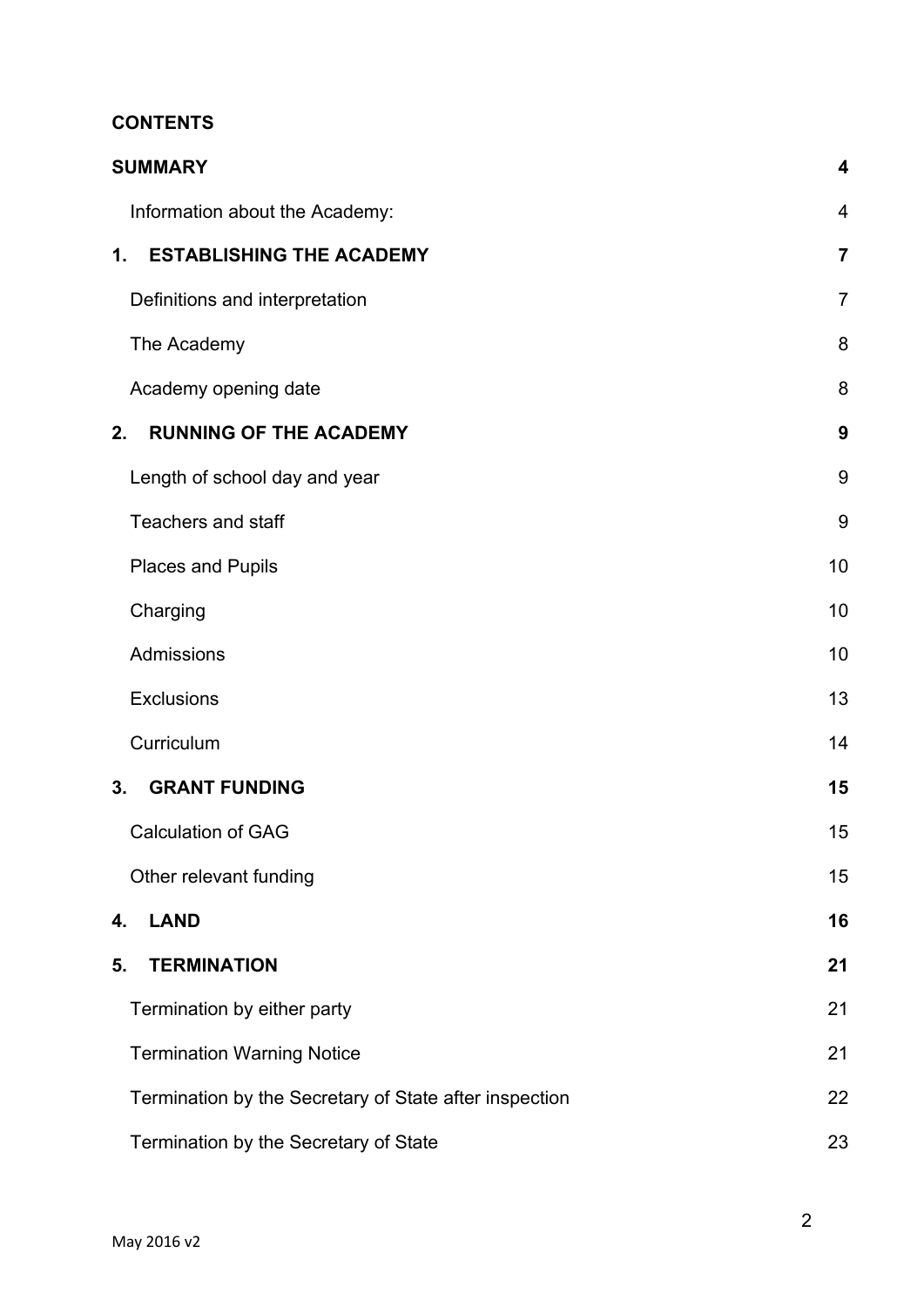| Funding and admission during notice period        | 23 |
|---------------------------------------------------|----|
| Notice of intention to terminate by Academy Trust | 23 |
| <b>Effect of termination</b>                      | 26 |
| 6.<br><b>OTHER CONTRACTUAL ARRANGEMENTS</b>       | 27 |
| Annexes                                           | 27 |
| The Master Agreement                              | 27 |
| General                                           | 27 |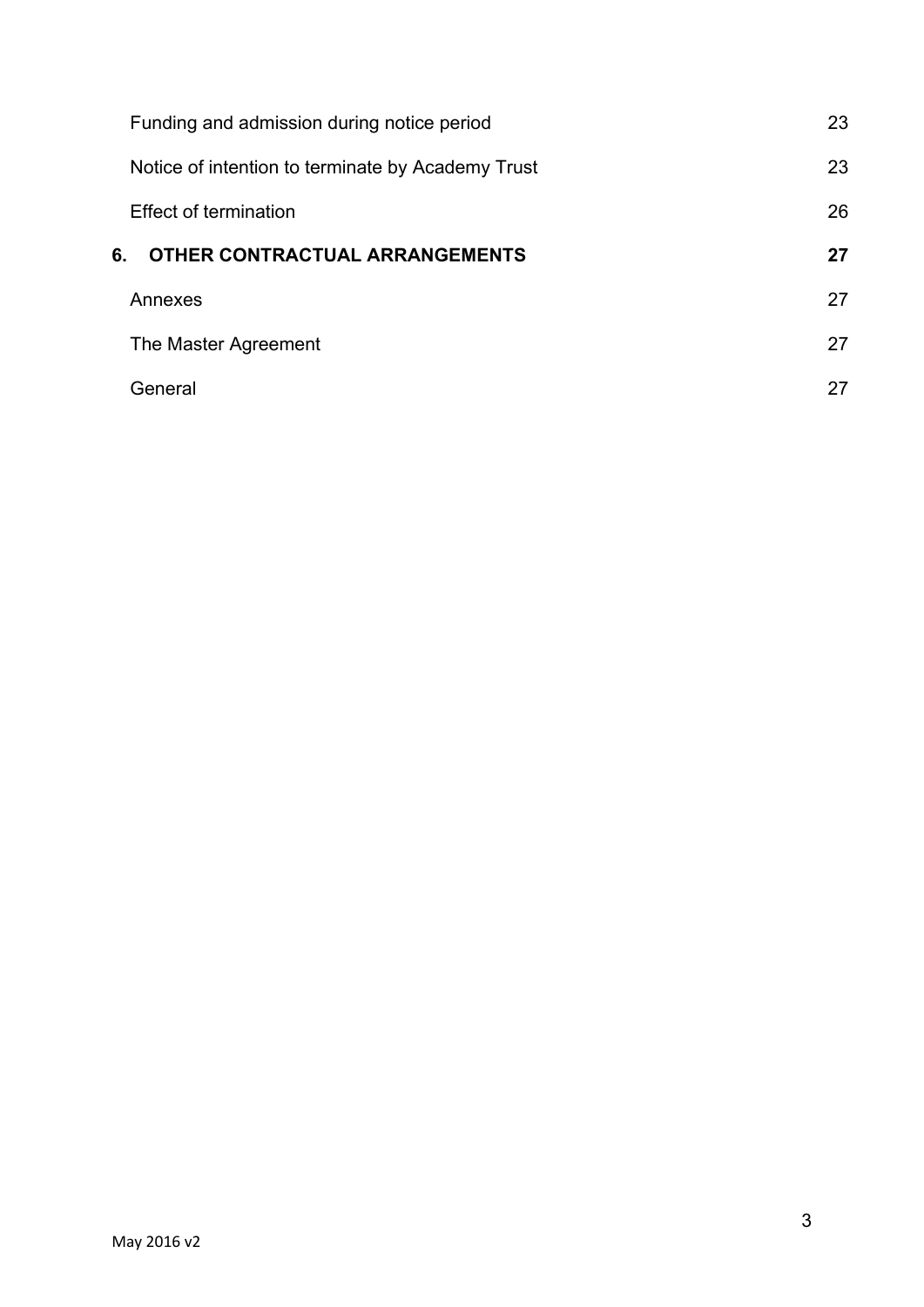# <span id="page-3-0"></span>**SUMMARY**

# <span id="page-3-1"></span>**Information about the Academy:**

| <b>Name of Academy Trust</b>                                 | <b>Barnet Special Education Trust</b>            |
|--------------------------------------------------------------|--------------------------------------------------|
| <b>Company number</b>                                        | 10034425                                         |
| Date of Master Funding Agreement                             | 2016                                             |
| Name of academy                                              | Oak Lodge School                                 |
| <b>Opening date</b>                                          | 1 January 2017                                   |
| Type of academy (indicate whether<br>academy or free school) | Special Academy                                  |
| Name of predecessor school<br>(where applicable)             | Oak Lodge School (a community special<br>school) |
| <b>Planned number of places</b>                              | 175                                              |
| Age range                                                    | $11 - 19$                                        |
| <b>Number of sixth form places</b>                           | 56                                               |
| <b>Number of residential places</b>                          | N/A                                              |
| <b>Land arrangements</b>                                     | Version 2                                        |
| <b>Address and title number of Land</b>                      | Oak Lodge School                                 |
|                                                              | <b>Heath View</b>                                |
|                                                              | London                                           |
|                                                              | <b>N20QY</b>                                     |
|                                                              |                                                  |
|                                                              | Title number: MX414425                           |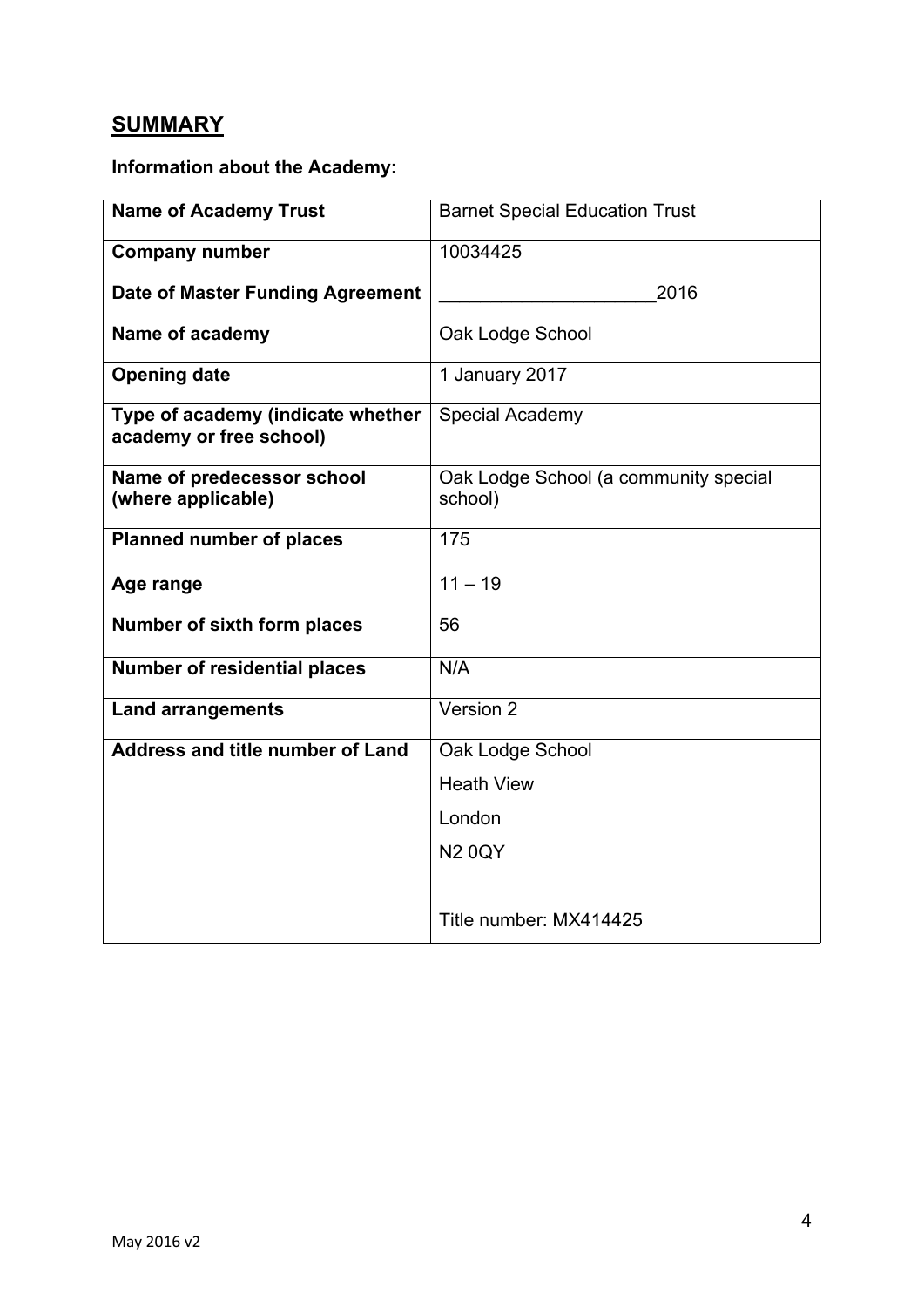# **Please confirm which clause variations have been applied or marked as 'Not used'**

| <b>Clause No.</b> | <b>Descriptor</b>                                                                                                                                        | <b>Applied</b> | Not used |
|-------------------|----------------------------------------------------------------------------------------------------------------------------------------------------------|----------------|----------|
| 1. J              | Only applies to free schools and new<br>provision academies                                                                                              |                | X        |
| 2.D               | Only applies to free schools admitting pupils<br>without a statement of SEN or EHC plan                                                                  |                | X        |
| 2.G               | Only applies where there was a predecessor<br>independent school or non-maintained<br>special school                                                     |                | X        |
| $2.S$ to $2.FF$   | Only applies to free schools or new provision<br>academies that admit pupils without a<br>statement of SEN or EHC plan                                   |                | X        |
| 2.W               | Does not apply to free schools (unless there<br>was a predecessor independent school or<br>non-maintained special school), or new<br>provision academies | X              |          |
| 2.GG              | Only applies to free schools or new provision<br>academies that admit pupils without a<br>statement of SEN or EHC plan                                   |                | X        |
| $3.B - 3.G$       | Only applies to free schools or new provision<br>academies that admit pupils without a<br>statement of SEN or EHC plan                                   |                | X        |
| 3.H               | Clause does not apply to academy converters<br>or new provision academies                                                                                |                | X        |
| 3. J              | Only applies to full sponsored and<br>intermediate sponsored academies with<br>approved Academy Action Plans                                             |                | X        |
| 3.K               | Does not apply to free schools (unless there<br>was a predecessor independent school or<br>non-maintained special school), or new<br>provision academies | X              |          |
| 5.G.1             | Clause applies only to boarding<br>academies/free schools                                                                                                |                | X        |
| 5.1               | Clause only applies to sponsored academies                                                                                                               |                | X        |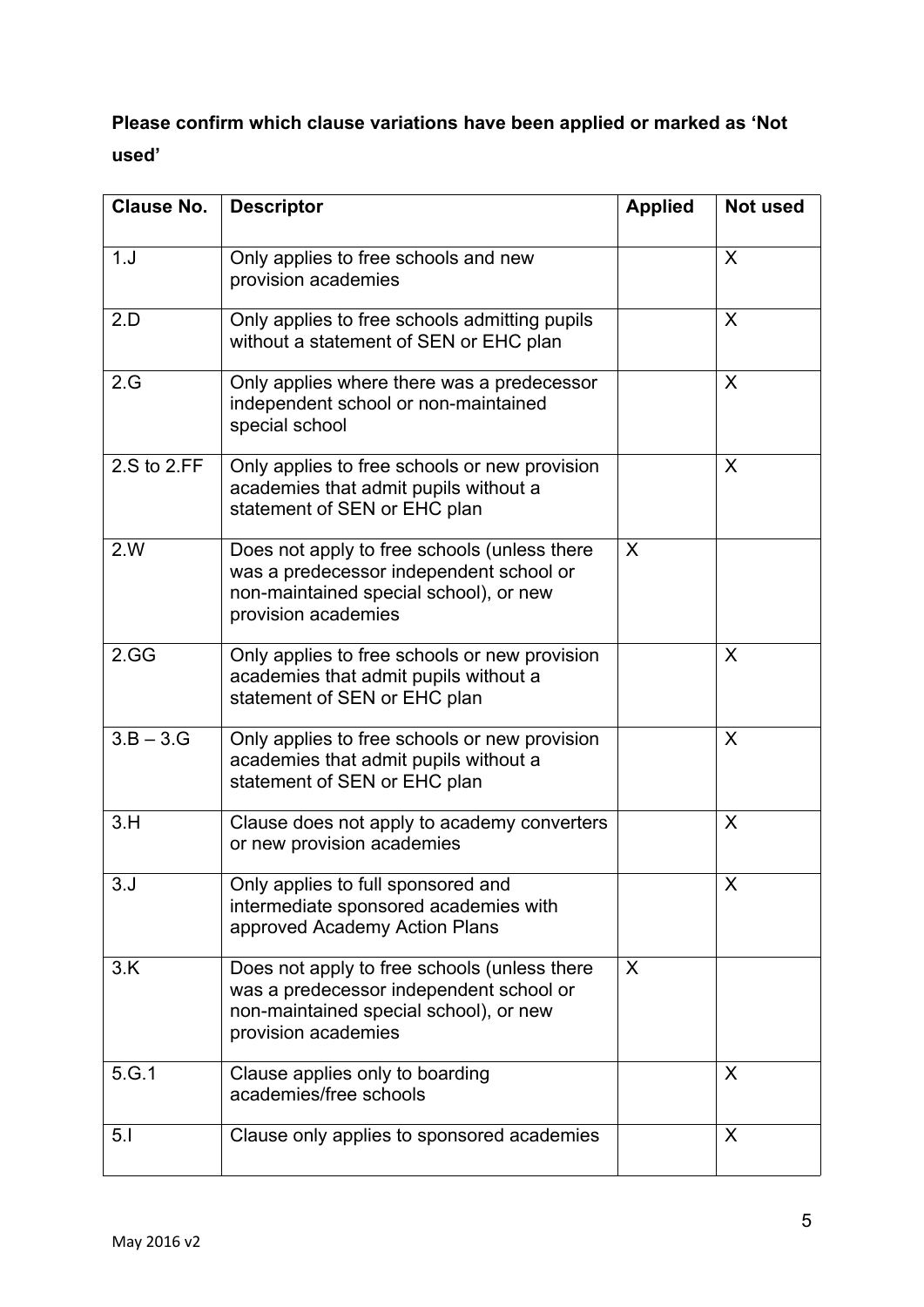| <b>Clause No.</b> | <b>Descriptor</b>                                                                | <b>Applied</b> | Not used     |
|-------------------|----------------------------------------------------------------------------------|----------------|--------------|
| 5.K               | Clause applies to free schools and may be.<br>applied to new provision academies |                | X            |
| 5 <sub>1</sub>    | Clause applies to free schools and may be<br>applied to new provision academies  |                | $\mathsf{X}$ |
| 5.M               | Clause applies to free schools and may be<br>applied to new provision academies  |                | X            |
| 5. N              | Clause applies to free schools and may be<br>applied to new provision academies  |                | $\mathsf{X}$ |
| 5.0               | Clause applies to free schools and may be.<br>applied to new provision academies |                | $\mathsf{X}$ |
| 5.P               | Clause applies to free schools and may be.<br>applied to new provision academies |                | X            |

# **Please identify any other variations from the model that apply to this academy:**

| <b>Clause No.</b> | <b>Amendment</b>                                               |
|-------------------|----------------------------------------------------------------|
| $4J - 4K$         | Where "academy trust" is not referring to Barnet Special       |
|                   | Education Trust this should be lower case. We have removed     |
|                   | the reference to the Academy Trust granting security of tenure |
|                   | as this is not applicable.                                     |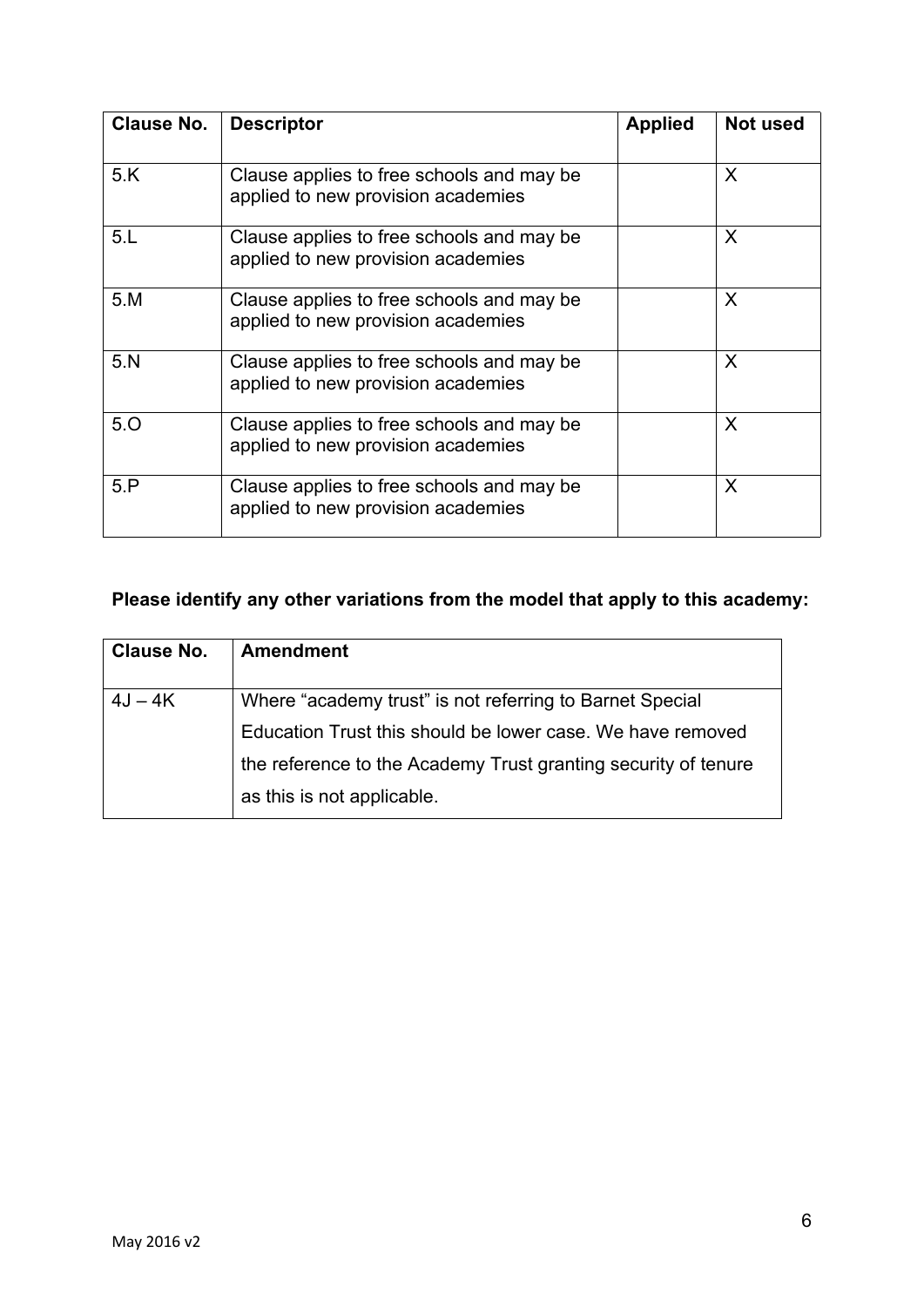# <span id="page-6-0"></span>**1. ESTABLISHING THE ACADEMY**

1.A This Agreement made between the Secretary of State for Education and Barnet Special Education Trust is supplemental to the master funding agreement made between the same parties and dated 2016 (the "**Master Agreement**").

#### <span id="page-6-1"></span>**Definitions and interpretation**

- 1.B Except as expressly provided in this Agreement words and expressions defined in the Master Agreement will have those same meanings in this Agreement.
- 1.C The following capitalised words and expressions will have the following meanings:

"The **Academy**" means Oak Lodge School, a Special Academy which is specially organised to make special educational provision for pupils with SEN.

"**Coasting**" has the meaning given by regulations under subsection (3) of section 60B of the Education and Inspections Act 2006 in relation to a school to which that section applies.

"**EHC plan**" means an Education, Health and Care plan made under section 37(2) of the Children and Families Act 2014.

"**Pupils with a statement of SEN or EHC plan**" means those pupils, with a statement of SEN or EHC plan, admitted under clauses 2.C and 2.H to 2.R.

"**Pupils without a statement of SEN or EHC plan**" means those pupils, with SEN but without a statement of SEN or EHC plan, admitted under clauses 2.D and 2.S to 2.FF.

"**SEN**" means Special Educational Needs and the expressions "**special educational needs**" and "**special educational provision**" have the meaning set out in sections 20(1) and 21(2) of the Children and Families Act 2014.

"**Statement of SEN**" means a statement made under section 324 of the Education Act 1996.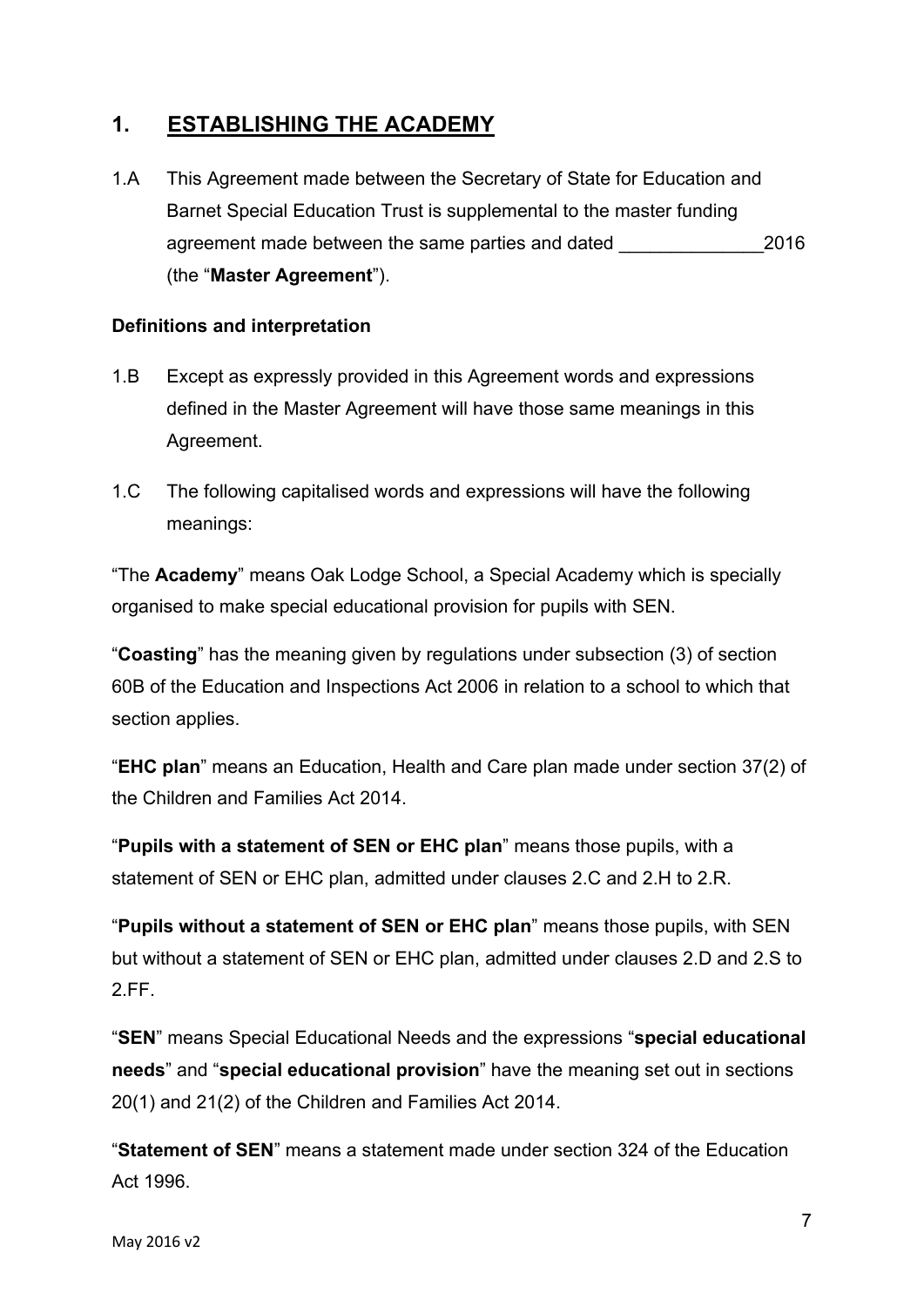"**Termination Notice**" means a notice sent by the Secretary of State to the Academy Trust, terminating this Agreement on the date specified in the notice.

"**Termination Warning Notice**" means a notice sent by the Secretary of State to the Academy Trust, stating his intention to terminate this Agreement.

- 1.D The Interpretation Act 1978 applies to this Agreement as it applies to an Act of **Parliament**
- 1.E Reference in this Agreement to clauses and annexes will, unless otherwise stated, be to clauses and annexes to this Agreement.

# <span id="page-7-0"></span>**The Academy**

- 1.F The Academy is a Special Academy as defined in clause 1.4 of the Master Agreement.
- 1.G The Academy Trust will establish and maintain the Academy in accordance with the Master Agreement and this Agreement.
- 1.H The Academy Trust must ensure special educational provision is made at the Academy for one or more categories of SEN. These categories may include, but are not limited to SpLD, MLD, SLD, PMLD, BESD, SLCN, ASD, VI, HI, MSI, and PD.
- 1.I The Academy Trust may not refuse to admit a child whose statement of SEN or EHC plan names the Academy on the sole basis that some, or all, of the child's SEN do not feature in the categories referred to in clause 1.H of this agreement.
- 1.J Not used.

## <span id="page-7-1"></span>**Academy opening date**

1.K The Academy Trust will open the Academy on 1 January 2017.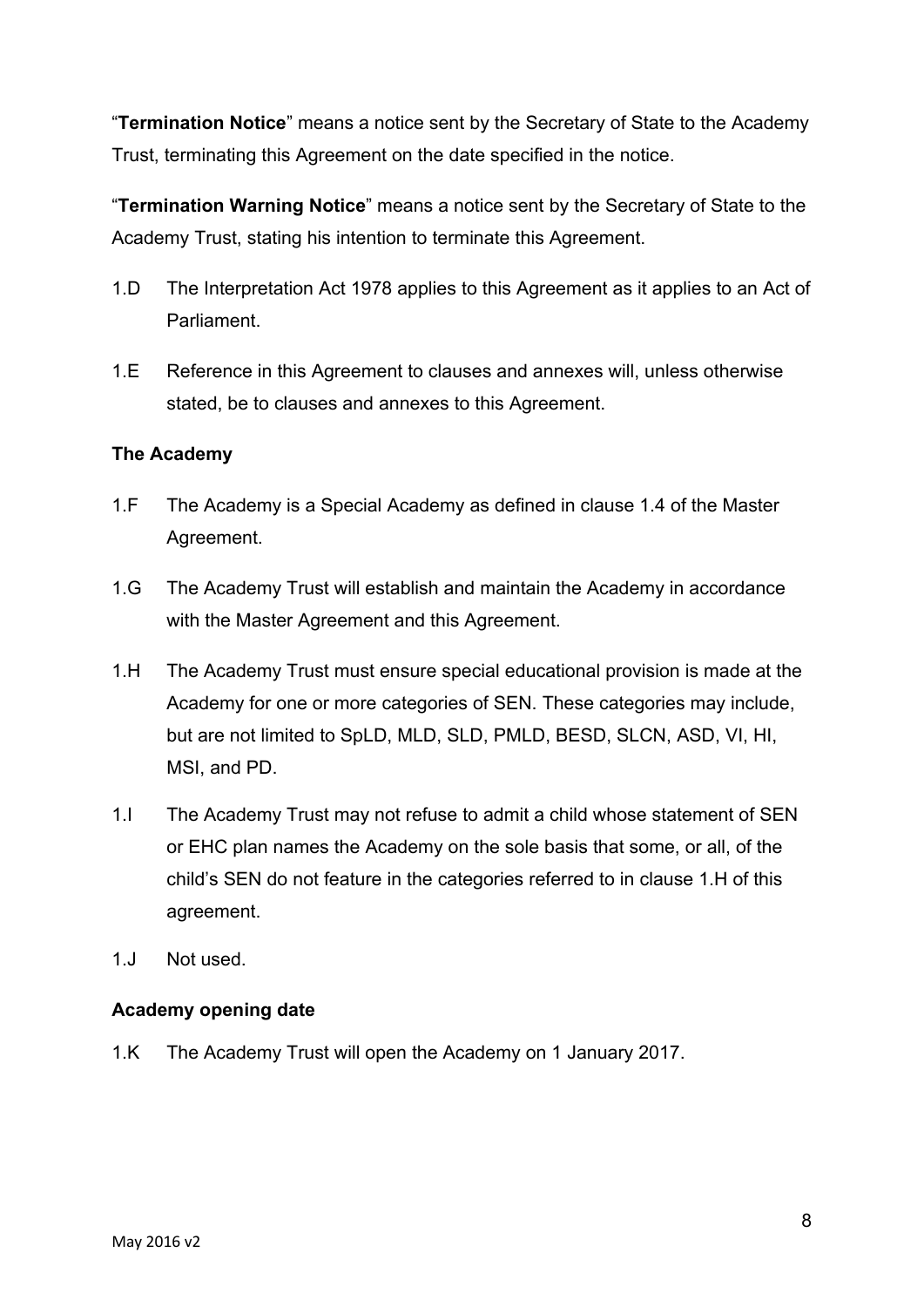# <span id="page-8-0"></span>**2. RUNNING OF THE ACADEMY**

#### <span id="page-8-1"></span>**Length of school day and year**

2.A.1 Further to clause 2.1 of the Master Agreement, the Academy Trust is responsible for setting the dates when the school terms and holidays are to begin and end, and the times of schools sessions.

#### <span id="page-8-2"></span>**Teachers and staff**

- 2.A Subject to clause 2.4 of the Master Agreement and 2.B of this Agreement the Academy Trust must not employ anyone under a contract of employment or for services to plan and prepare lessons and courses for pupils, teach pupils, and assess and report on pupils' development, progress and attainment ("specified work"), who is not either:
	- a) a qualified teacher within the meaning of regulations made under section 132 of the Education Act 2002; or
	- b) otherwise eligible to do specified work under the Education (Specified Work)(England) Regulations 2012 (SI 2012/762), which for the purpose of this clause must be construed as if the Academy were a maintained school.
- 2.B Clause 2.A will not apply to anyone who:
	- a) transferred to the employment of the Academy Trust by virtue of the Transfer of Undertakings (Protection of Employment) Regulations 2006;
	- b) immediately prior to the transfer, was employed to do specified work; and
	- c) immediately before transferring, was not:
		- i. a qualified teacher within the meaning of regulations made under section 132 of the Education Act 2002 and fully registered with the appropriate body, or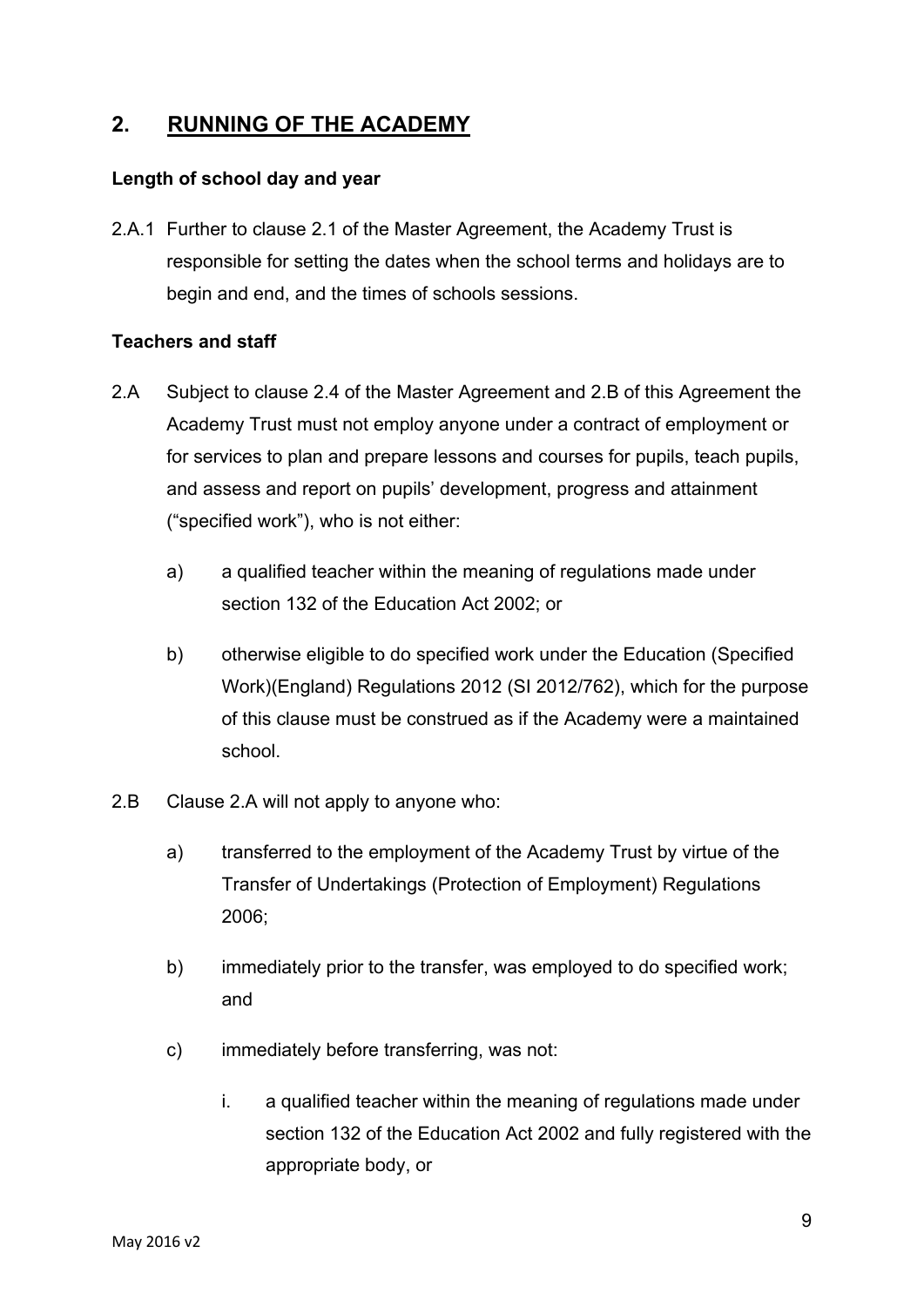ii. eligible to do specified work under the Education (Specified Work) (England) Regulations 2012 (SE 2012/762)

("transferred staff member"). The Academy Trust must ensure that any transferred staff member that carries out specified work and does not meet the requirements of clause 2.A(a) or 2.A(b), meets those requirements as soon as possible.

# <span id="page-9-0"></span>**Places and Pupils**

- 2.C The planned number of places at the Academy is 175 places in the age range 11 – 19, including a sixth form of 56 places.
- 2.D Not used.
- 2.E The Academy Trust must ensure that the Academy meets the needs of individual pupils.
- 2.F The Academy Trust must seek approval from the Secretary of State where they consider there is a need to increase the planned number of places stated in clause 2.C. The requirements of this Agreement may then be amended by agreement between the Secretary of State and the Academy Trust.

# <span id="page-9-1"></span>**Charging**

2.G Not used.

# <span id="page-9-2"></span>**Admissions**

2.H Except as set out in clauses 2.J – 2.Q below, the Children and Families Act 2014 imposes duties directly on Academies in respect of pupils with special educational needs, including the admission of pupils with EHC plans. If an Academy Trust considers that a LA should not have named the Academy in an EHC plan, it may ask the Secretary of State to determine whether the LA has acted unreasonably, and to make an order directing the LA to reconsider. The Secretary of State's determination will be final, subject to any right of appeal which a parent of the child may have to the First Tier Tribunal (Special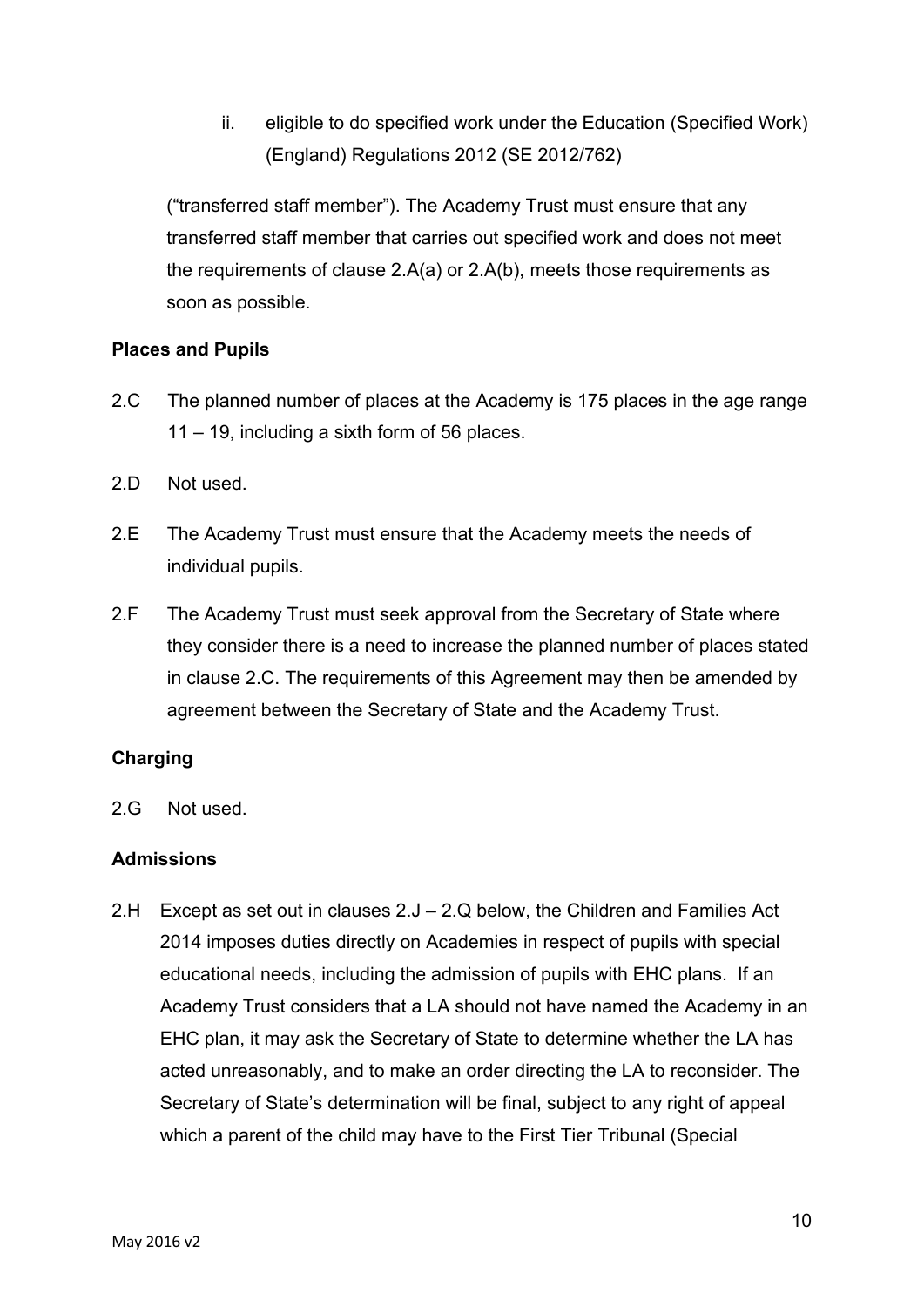Educational Needs and Disability) or the Upper Tribunal Administrative Appeals Chamber.

- 2.I Except where clauses 2.D and 2.T apply, the Academy Trust may not admit a child to the school unless a statement of SEN or EHC plan naming the Academy or the predecessor school, is maintained for that child.
- 2.J The Academy Trust may admit a child to the Academy if:
	- a) the child is admitted for the purposes of an assessment of the child's educational needs under section 323 of the Education Act 1996 , and the child's admission to the Academy is with the agreement of the LA, the Academy trust, the child's parent and any person whose advice is to be sought in accordance with regulation 7 of the Education (Special Educational Needs) (England) (Consolidation) Regulations 2001
	- b) the child remains admitted following an assessment under section 323 of the Education Act 1996; or
	- c) the child is admitted following a change in the child's circumstances, with the agreement of the LA, the Academy Trust and the child's parents.
- 2.K Subject to clause 2.J(a), the Academy Trust may allow the child to remain at the Academy:
	- a) until the expiry of ten school days after the LA has served a notice under section 325 of the Education Act 1996 that they do not propose to make a statement; or
	- b) until a statement is made.
- 2.L Where the LA intends to name the Academy in a statement of SEN, and has served a copy of the proposed statement of SEN (amended statement of SEN) upon the Academy Trust, the Academy Trust must respond, in writing, to the LA's proposal within 15 days of receipt of the notice.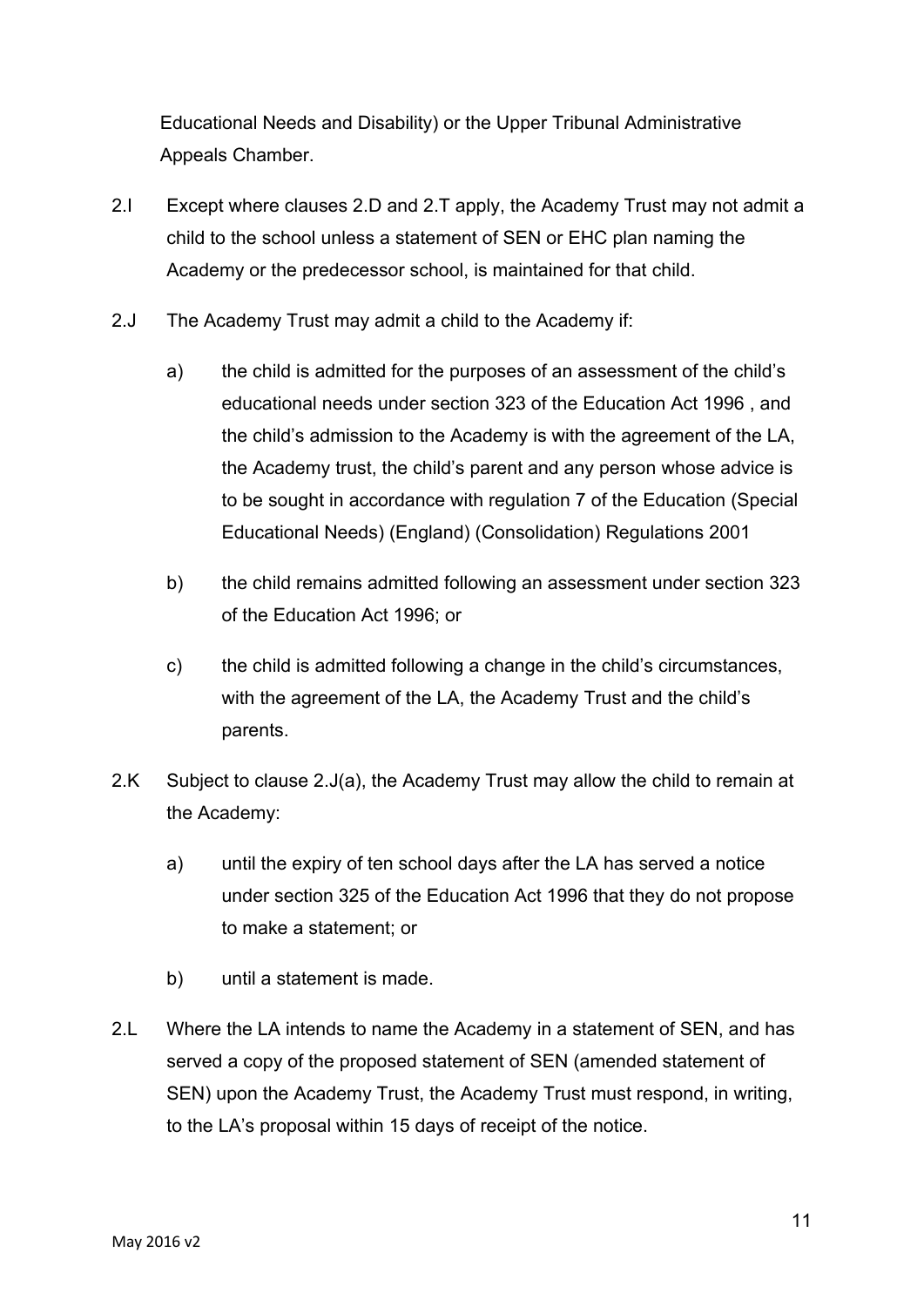- 2.M The Academy Trust must consent to being named, except where admitting the child would be incompatible with the provision of efficient education for other children; and where no reasonable steps may be made to secure compatibility. The Academy Trust must have regard to relevant guidance issued by the Secretary of State to maintained schools when making its determination.
- 2.N If the Academy Trust determines that admitting the child would be incompatible with the provision of efficient education, it must notify the LA that it does not agree that the Academy should be named in the pupil's statement of SEN. This notice must set out all the facts and matters the Academy Trust relies upon in support of its consideration that:
	- a) admitting the child would be incompatible with efficiently educating other children; and
	- b) the Academy Trust cannot take reasonable steps to secure this compatibility.
- 2.O The Academy Trust must admit a child to the Academy, where an LA maintains a statement of SEN for a child under section 324 of the Education Act 1996 which names the Academy (or predecessor school), even if they consider the Academy should not have been named in the child's statement of SEN.
- 2.P Where the Academy Trust considers that the Academy should not have been named in a child's statement of SEN, they may ask the Secretary of State to determine that the LA has acted unreasonably in naming the Academy and to make an order directing the LA to amend the child's statement of SEN by removing the name of the Academy. Where the Secretary of State makes an order to this effect, the Academy Trust will cease to be under an obligation to admit the child from the date of the Secretary of State's Order, or from such date as the Secretary of State specifies. In specifying a date the Secretary of State must take into account both the welfare of the child in question and the degree of difficulty caused to the Academy by the child's continued admission.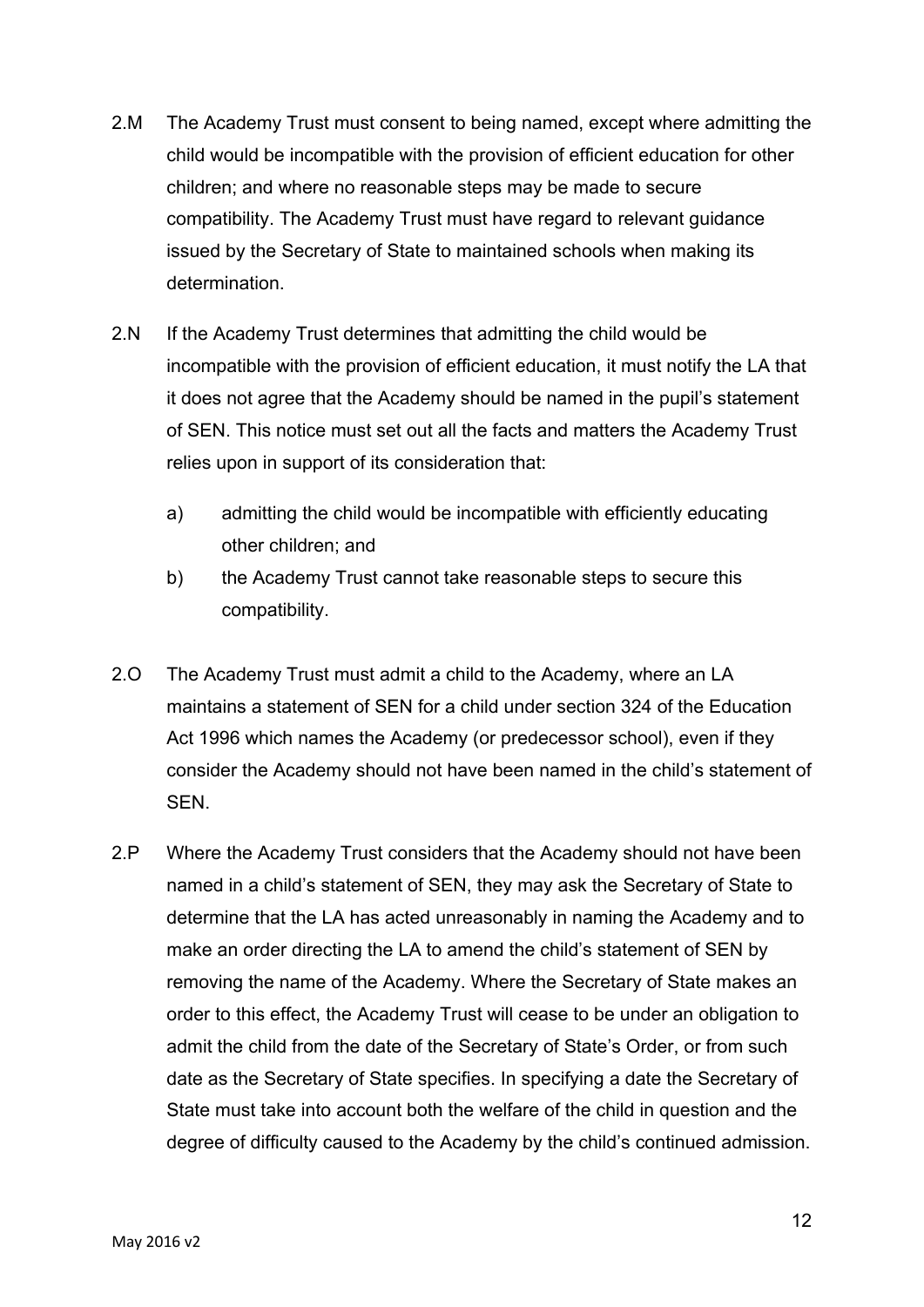- 2.Q Where the Secretary of State determines that an LA has acted reasonably in naming the Academy in a child's statement of SEN, the Academy Trust must continue to admit the child until the Academy ceases to be named in the statement of SEN
- 2.R Clauses 2.J 2.Q only apply in so far as the relevant provisions of the Children and Families Act 2014 relating to SEN and disability do not apply to Academies and Free Schools.
- 2.S Not used.
- 2.T Not used.
- 2.U Not used.
- 2.V Not used.
- 2.W Pupils on roll in a Predecessor School which was a maintained, a nonmaintained special or independent school will transfer automatically to the Academy on opening. All children already offered a place at that Predecessor School must be admitted to the Academy.
- 2.X Not used.
- 2.Y Not used.
- 2. Not used.
- 2.AA Not used.
- 2.BB Not used.
- 2.CC Not used.
- 2.DD Not used.
- 2.EE Not used.
- 2.FF Not used.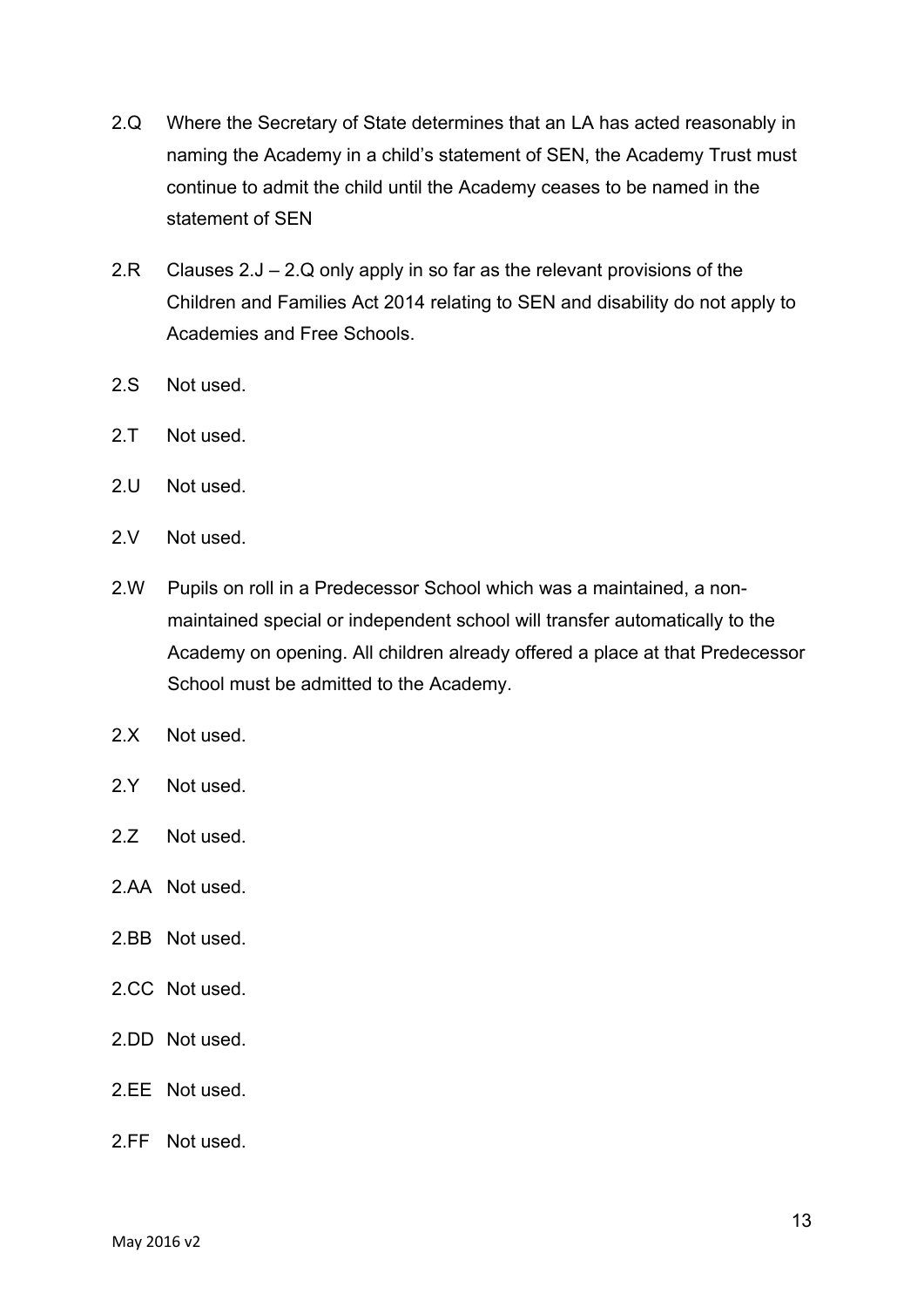## <span id="page-13-0"></span>**Exclusions**

2.GG Not used.

## <span id="page-13-1"></span>**Curriculum**

- 2.HH The Academy Trust, where practical must provide for the teaching of religious education and for acts of collective worship at the Academy.
- 2.II Subject to clause 2.JJ:
	- a) provision must be made for religious education to be given to all pupils at the Academy in accordance with the requirements for agreed syllabuses in section 375(3) of the Education Act 1996 and paragraph 2(5) of Schedule 19 to the School Standards and Framework Act 1998;
	- b) the Academy must comply with the requirements of regulation 5A of the Education (Special Educational Needs)(England)(Consolidation) Regulations 2001 as if it were a maintained school.
- 2.JJ The Academy Trust must comply with regulation 5A of the Education (Special Educational Needs)(England)(Consolidation) Regulations 2001 as if the Academy were a community or foundation special school, and as if references to "Religious Education" and to "Religious Worship" in that section were references to religious education and religious worship provided by the Academy in accordance with clause 2.II.
- 2.KK The Academy Trust agrees that, where the Academy is listed in the register of Independent Schools as having a religious ethos, paragraph 5(b) of Schedule 11 of the Equality Act 2010 shall not apply to the Academy.
- 2.LL The Academy Trust must have regard to any Guidance, further to section 403 of the Education Act 1996, on sex and relationship education to ensure that children at the Academy are protected from inappropriate teaching materials and that they learn the nature of marriage and its importance for family life and for bringing up children. The Academy Trust must also have regard to the requirements in section 405 of the Education Act 1996, as if the Academy were a maintained school.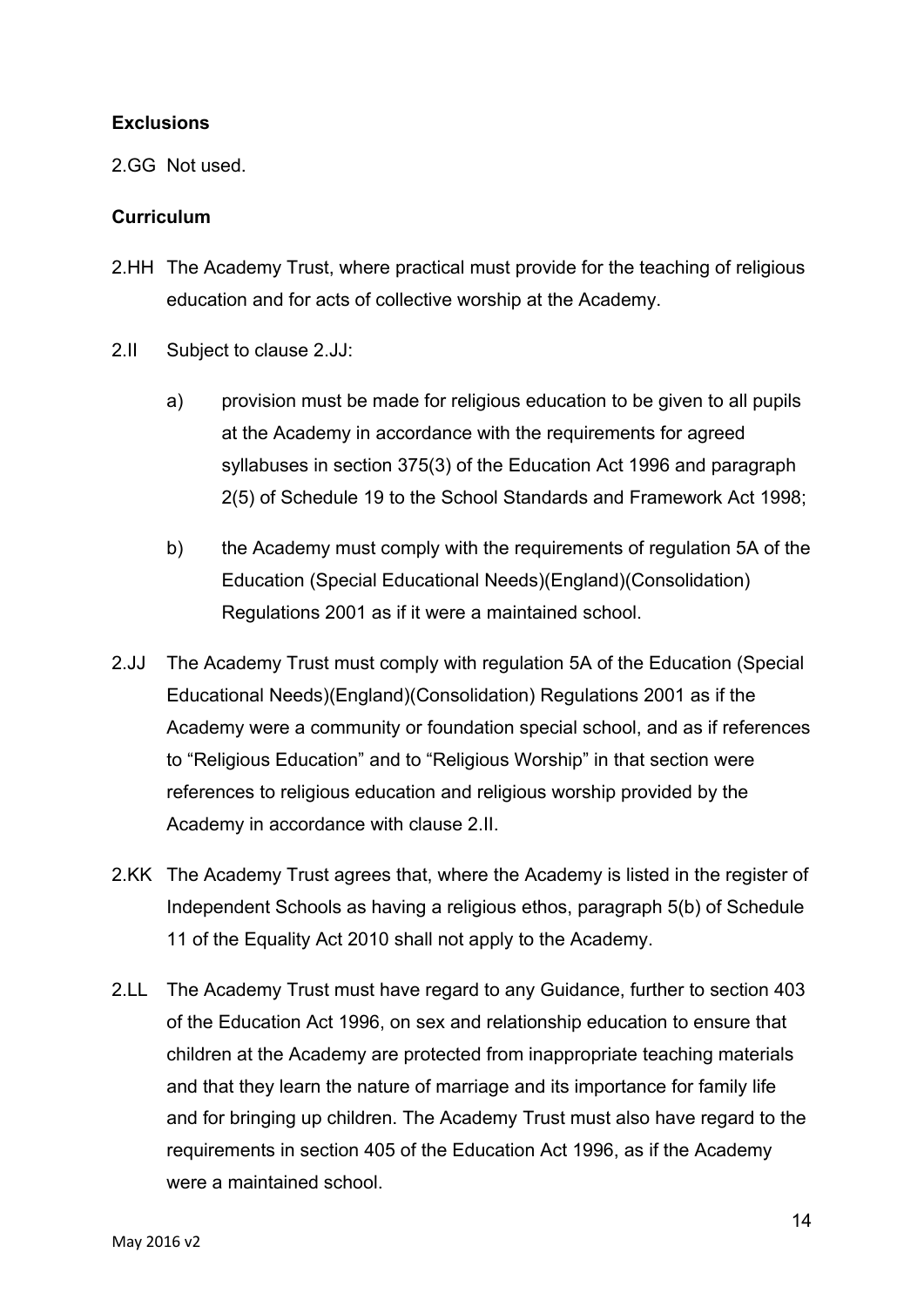2.MM The Academy Trust must prevent political indoctrination, and secure the balanced treatment of political issues, in line with the requirements for maintained schools set out in the Education Act 1996, and have regard to any Guidance.

# <span id="page-14-0"></span>**3. GRANT FUNDING**

# <span id="page-14-1"></span>**Calculation of GAG**

- 3.A The Secretary of State will determine GAG for the Academy for each Academy Financial Year, taking into account relevant factors.
- 3.B Not used.
- 3.C Not used.
- 3.D Not used.
- 3.E Not used.
- 3.F Not used.
- 3.G Not used.
- 3.H Not used.
- 3.I The Secretary of State recognises that if he serves a Termination Notice or a Termination Warning Notice, or otherwise terminates the Master Agreement, the intake of new pupils during the notice period may decline and therefore payments based on the number of places related to the number of pupils attending the Academy may be insufficient to meet the Academy's needs. In these circumstances the Secretary of State may pay a larger GAG in the notice period, to enable the Academy to operate effectively.

#### <span id="page-14-2"></span>**Other relevant funding**

3.J Not used.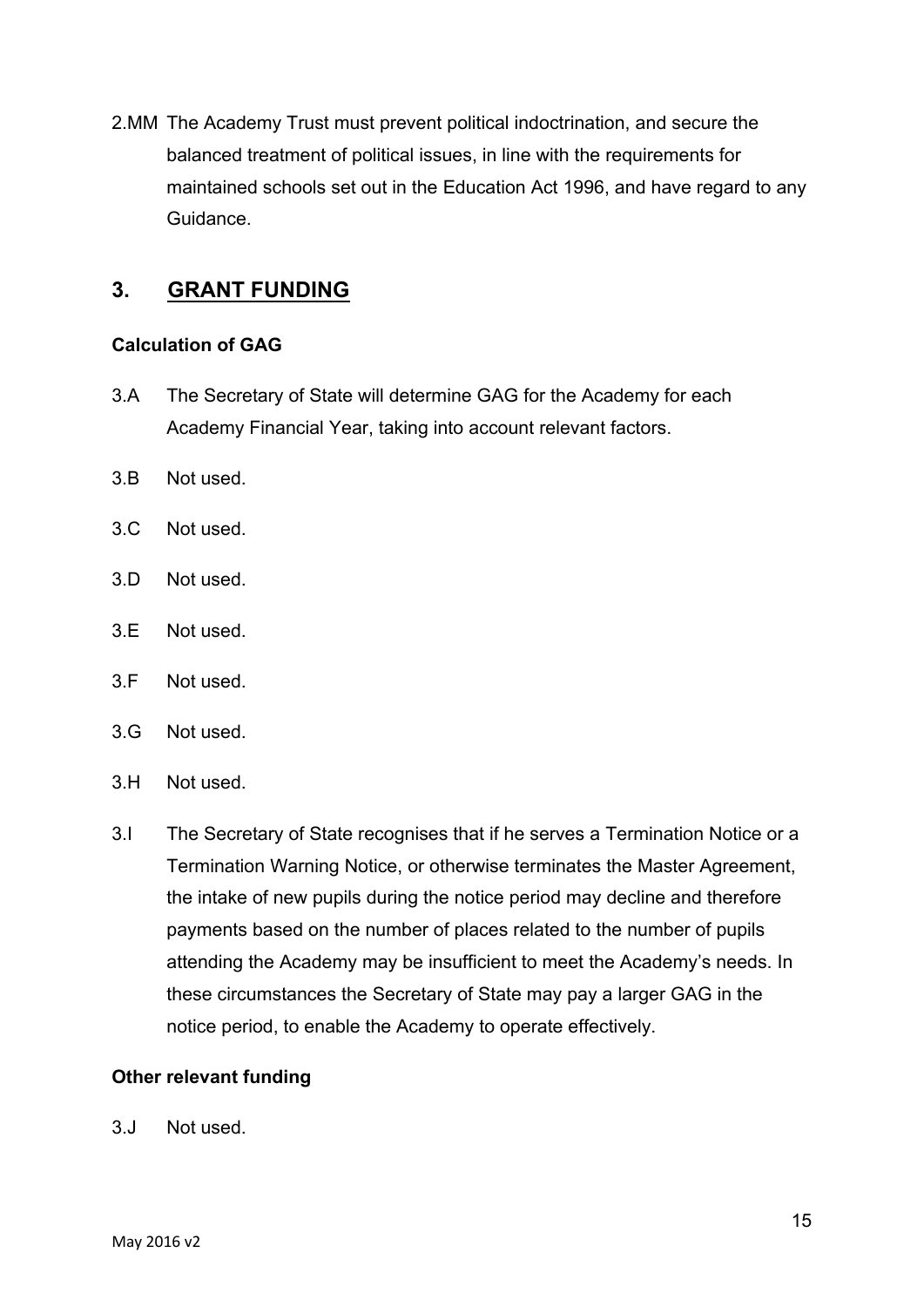3.K The Secretary of State may pay the Academy Trust's costs in connection with the transfer of employees from a Predecessor School under the Transfer of Undertakings (Protection of Employment) Regulations 2006. Such payment will be agreed on a case-by-case basis. The Academy Trust must not budget for such a payment unless the Secretary of State confirms in writing that it will be paid.

# **Carrying forward of funds**

3.L Any additional grant made in accordance with clause 3.I, for a period after the Secretary of State has served a Termination Notice or a Termination Warning Notice under this Agreement, or otherwise terminates the Master Agreement, may be carried forward without limitation or deduction until the circumstances set out in clause 3.I cease to apply or the Academy closes.

# <span id="page-15-0"></span>**4. LAND**

"**Land**" means the land at Oak Lodge School, Heath View, London, N2 0QY, being the land registered with title number MX414425 and demised by the Lease.

"**Lease**" means the lease or other occupational agreement between the Academy Trust and a third party (the "**Landlord**") under which the Academy Trust derives title to the Land.

"**Property Notice**" means any order, notice, proposal, demand or other requirement issued by any competent authority (including the Landlord) which materially affects the Academy Trust's ability to use the Land for the purposes of the Academy.

#### **Restrictions on Land transfer**

- 4.A The Academy Trust must:
	- a) within 28 days of the signing of this Agreement in circumstances where the Land is transferred to the Academy Trust prior to the date of this Agreement, or otherwise within 28 days of the transfer of the Land to the Academy Trust, apply to the Land Registry using Form RX1 for the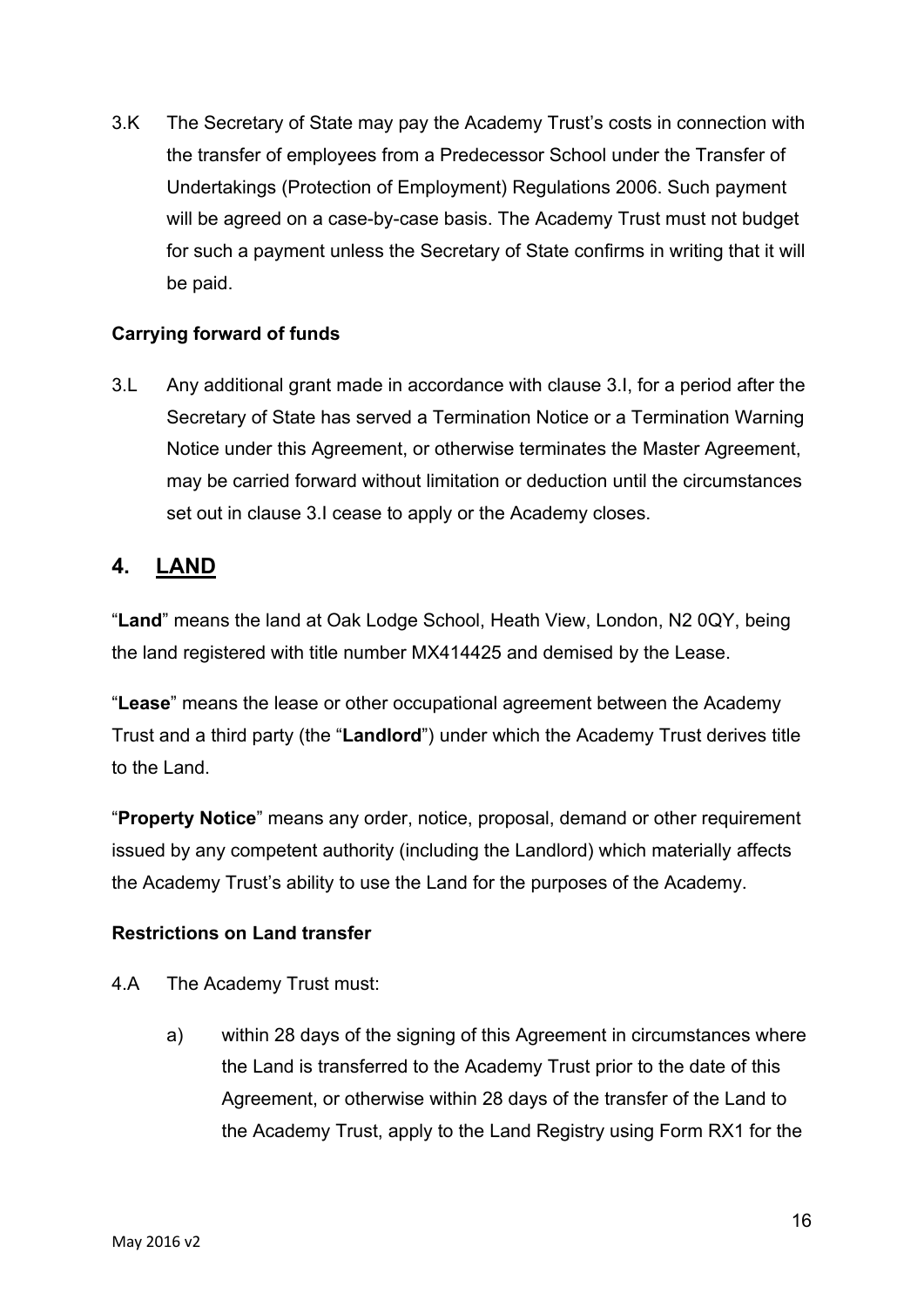following restriction (the "Restriction") to be entered in the proprietorship register for the Land:

*No disposition of the registered estate by the proprietor of the registered estate is to be registered without a written consent signed by the Secretary of State for Education, of Sanctuary Buildings, Great Smith Street, London SW1P 3BT;*

- b) take any further steps reasonably required to ensure that the Restriction is entered on the proprietorship register;
- c) promptly confirm to the Secretary of State when the Restriction has been registered;
- d) if it has not registered the Restriction, permit the Secretary of State to do so in its place; and
- e) not, without the Secretary of State's consent, apply to disapply, modify, cancel or remove the Restriction, whether by itself, a holding company, a subsidiary company, or a receiver, administrator or liquidator acting in the name of the Academy Trust.

# **Obligations of the Academy Trust**

- 4.B The Academy Trust must keep the Land clean and tidy and make good any damage or deterioration to the Land. The Academy Trust must not do anything to lessen the value or marketability of the Land without the Secretary of State's consent.
- 4.C The Academy Trust must comply with the Lease and promptly enforce its rights against the Landlord.
- 4.D The Academy Trust must not, without the Secretary of State's consent:
	- a) terminate, vary, surrender, renew, dispose of or agree any revised rent under the Lease;
	- b) grant any consent or licence; or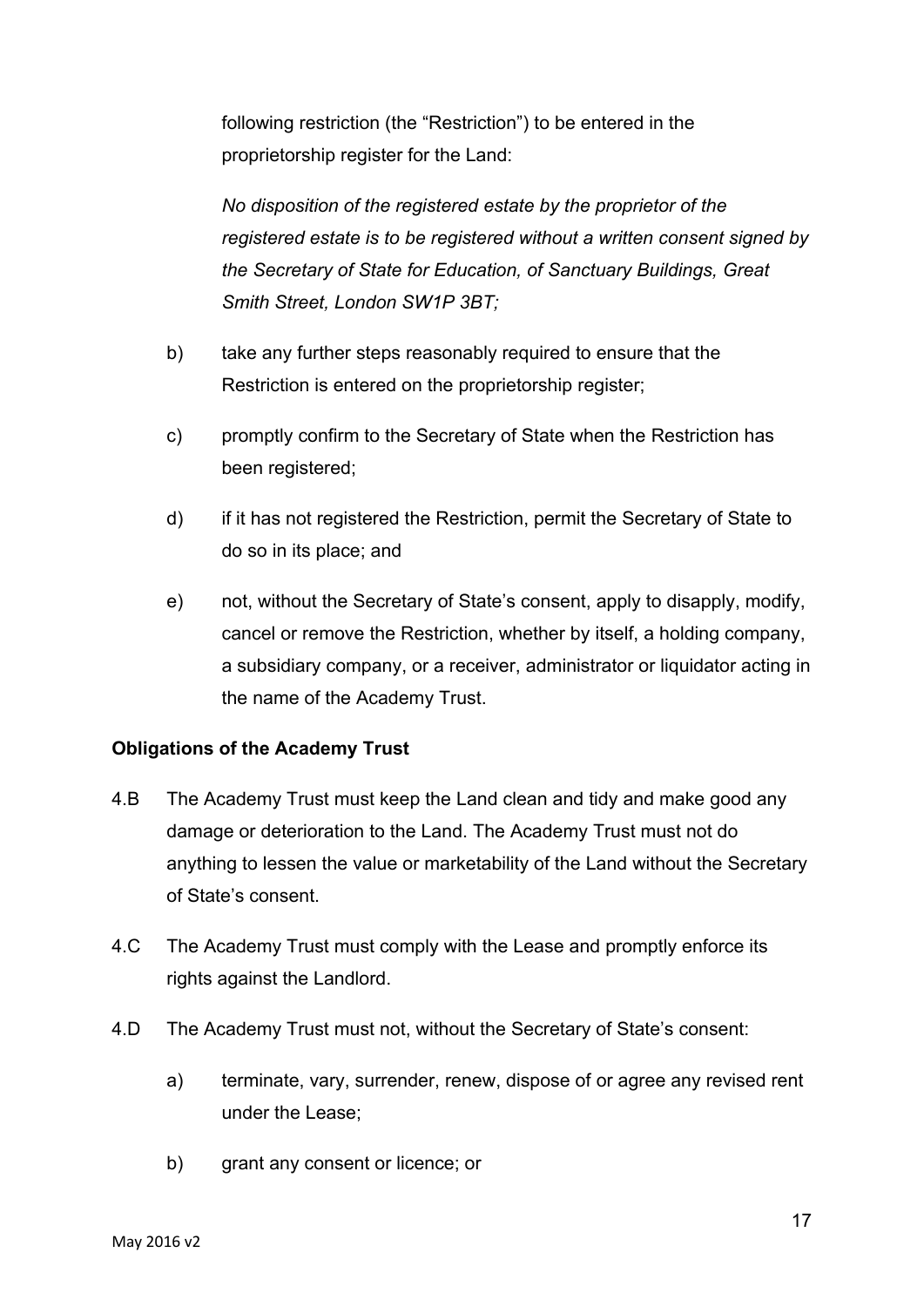- c) create or allow any encumbrance; or
- d) part with or share possession or occupation; or
- e) enter into any onerous or restrictive obligations,

in respect of all or part of the Land.

# **Option**

4.E The Academy Trust grants and the Secretary of State accepts an option (the "**Option**") to acquire the Land at nil consideration. The Secretary of State may exercise the Option in writing on termination of this Agreement. If the Option is exercised, completion will take place 28 days after the exercise date in accordance with the Law Society's Standard Conditions of Sale for Commercial Property in force at that date.

# **Option Notice**

- 4.F The Academy Trust:
	- a) must, within 14 days after acquiring the Land or, if later, after signing this Agreement, apply to the Land Registry on Form AN1 (including a copy of this Agreement) for a notice of the Option (the "**Option Notice**") to be entered in the register, taking any further steps required to have the Option Notice registered and promptly confirming to the Secretary of State when this has been done;
	- b) if it has not registered the Option Notice, agrees that the Secretary of State may apply to register it using Form UN1;
	- c) must not, without the Secretary of State's consent, apply to disapply, modify or remove the Option Notice, whether by itself, a holding company, a subsidiary company, or a receiver, administrator or liquidator acting in the name of the Academy Trust, and
	- d) must, in the case of previously unregistered land, within 14 days after acquiring the Land or, if later, after signing this Agreement, apply to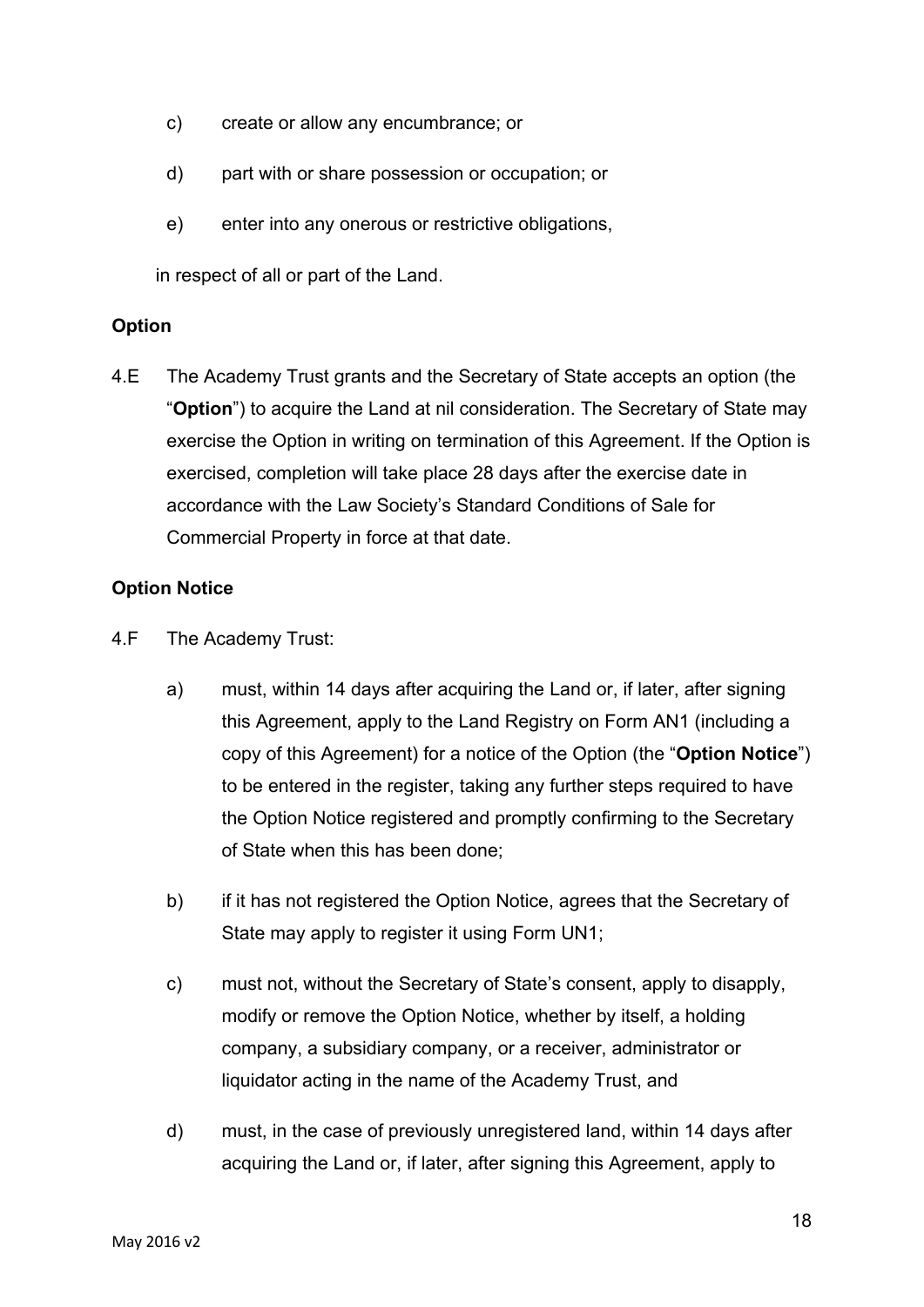register a Class C(iv) land charge in the Land Charges Registry, and send the Secretary of State a copy of the relevant entry within 7 days after the registration has been completed. If the Secretary of State considers that the Academy Trust has not complied with this clause, he may apply to secure the registration.

## **Property Notices**

- 4.G If the Academy Trust receives a Property Notice, it must:
	- a) send a copy of it to the Secretary of State within 14 days, stating how the Academy Trust intends to respond to it;
	- b) promptly give the Secretary of State all the information he asks for about it;
	- c) allow the Secretary of State to take all necessary action, with or instead of the Academy Trust, to comply with it, and
	- d) use its best endeavours to help the Secretary of State in connection with it.

# **Breach of Lease**

- 4.H If the Academy Trust is, or if it is reasonably foreseeable that it will be, in material breach of the Lease, the Academy Trust must immediately give written notice to the Secretary of State stating what the breach is and what action the Academy Trust has taken or proposes to take to remedy it, including timescales where appropriate.
- 4.I After notifying the Secretary of State under clause 4.H, the Academy Trust must:
	- a) promptly give the Secretary of State all the information he asks for about the breach;
	- b) allow the Secretary of State to take all necessary action, with or instead of the Academy Trust, to remedy or prevent the breach, and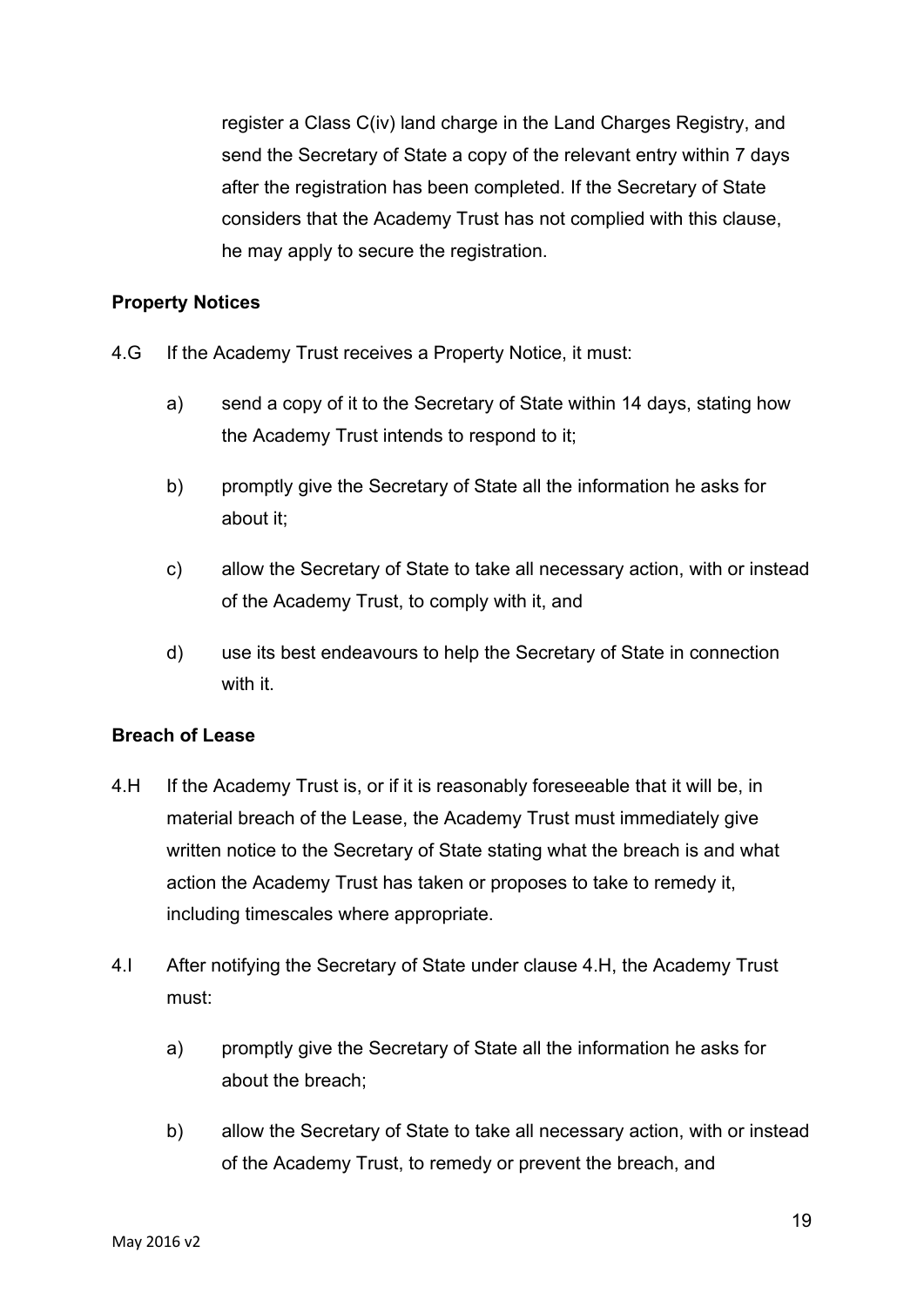c) use its best endeavours to help the Secretary of State to remedy or prevent the breach.

# **Sharing the Land**

- 4.J Where:
	- a) the Secretary of State identifies basic or parental need for additional places in the area in which the Academy is situated and
	- b) the Secretary of State then considers that not all the Land is needed for the operation of the Academy at planned number of places,

the Secretary of State must consult with the Academy Trust to determine whether part of the Land could be demised or sublet to another academy trust, as the Secretary of State considers appropriate, for the purpose of that academy trust establishing and maintaining an educational institution on the Land.

- 4.K To the extent the Academy Trust and the Secretary of State agree to part of the Land being demised or sublet in accordance with clause 4.J, the Academy Trust must use its best endeavours to procure either the approval of the Landlord or any necessary amendments to the Lease in order to enable it to share occupation of the Land with the incoming academy trust, and shall enter into any legal arrangements which the Secretary of State requires for this purpose. The Secretary of State shall meet the necessary and reasonable costs incurred by the Academy Trust in connection with this clause.
- 4.L For the purposes of clause 4.J:
	- a) a **basic need** will arise when the forecast demand for pupil places in the area where the Academy is situated is greater than the existing capacity to provide them;
	- b) a **parental need** will arise when the DfE is actually aware of an additional demand for pupil places in the area where the Academy is situated, following representations from parents in that area; and
	- c) **planned number of places** has the meaning given in clause 2.C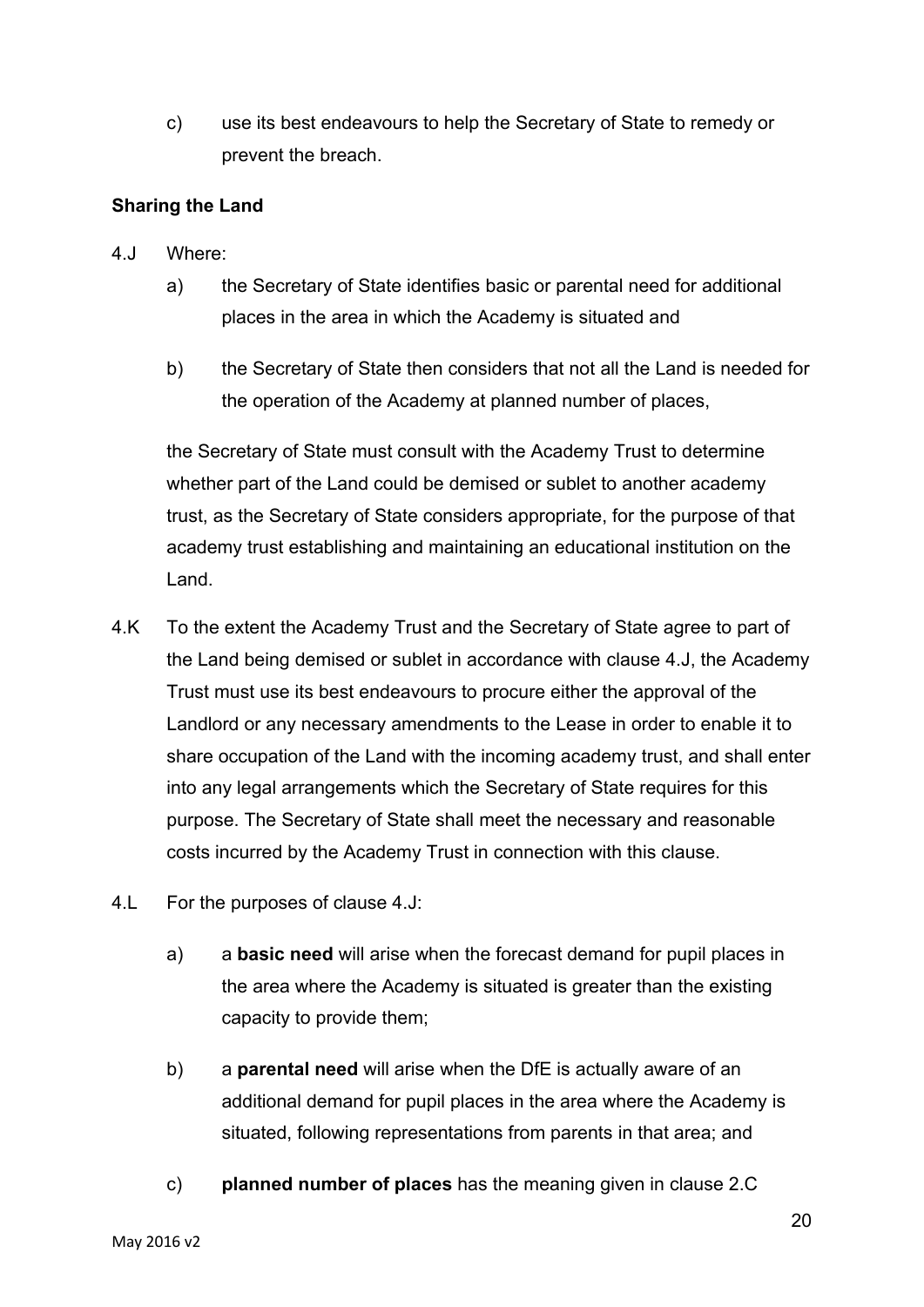# <span id="page-20-0"></span>**5. TERMINATION**

# <span id="page-20-1"></span>**Termination by either party**

5.A Either party may give at least seven Academy Financial Years' notice to terminate this Agreement. Such termination would take effect on 31 August of the relevant year.

# <span id="page-20-2"></span>**Termination Warning Notice**

- 5.B The Secretary of State may serve a Termination Warning Notice where he considers that:
	- a) the Academy Trust has breached the provisions of this Agreement or the Master Agreement; or
	- b) the standards of performance of pupils at the Academy are unacceptably low; or
	- c) there has been a serious breakdown in the way the Academy is managed or governed; or
	- d) the safety of pupils or staff is threatened, including due to breakdown of discipline.
	- e) the Academy is Coasting provided he has notified the Academy Trust that it is Coasting.
- 5.C A Termination Warning Notice served under clause 5.B will specify:
	- a) the action the Academy Trust must take;
	- b) the date by which the action must be completed; and
	- c) the date by which the Academy Trust must make any representations, or confirm that it agrees to undertake the specified action.
- 5.D The Secretary of State will consider any representations from the Academy Trust which he receives by the date specified in the Termination Warning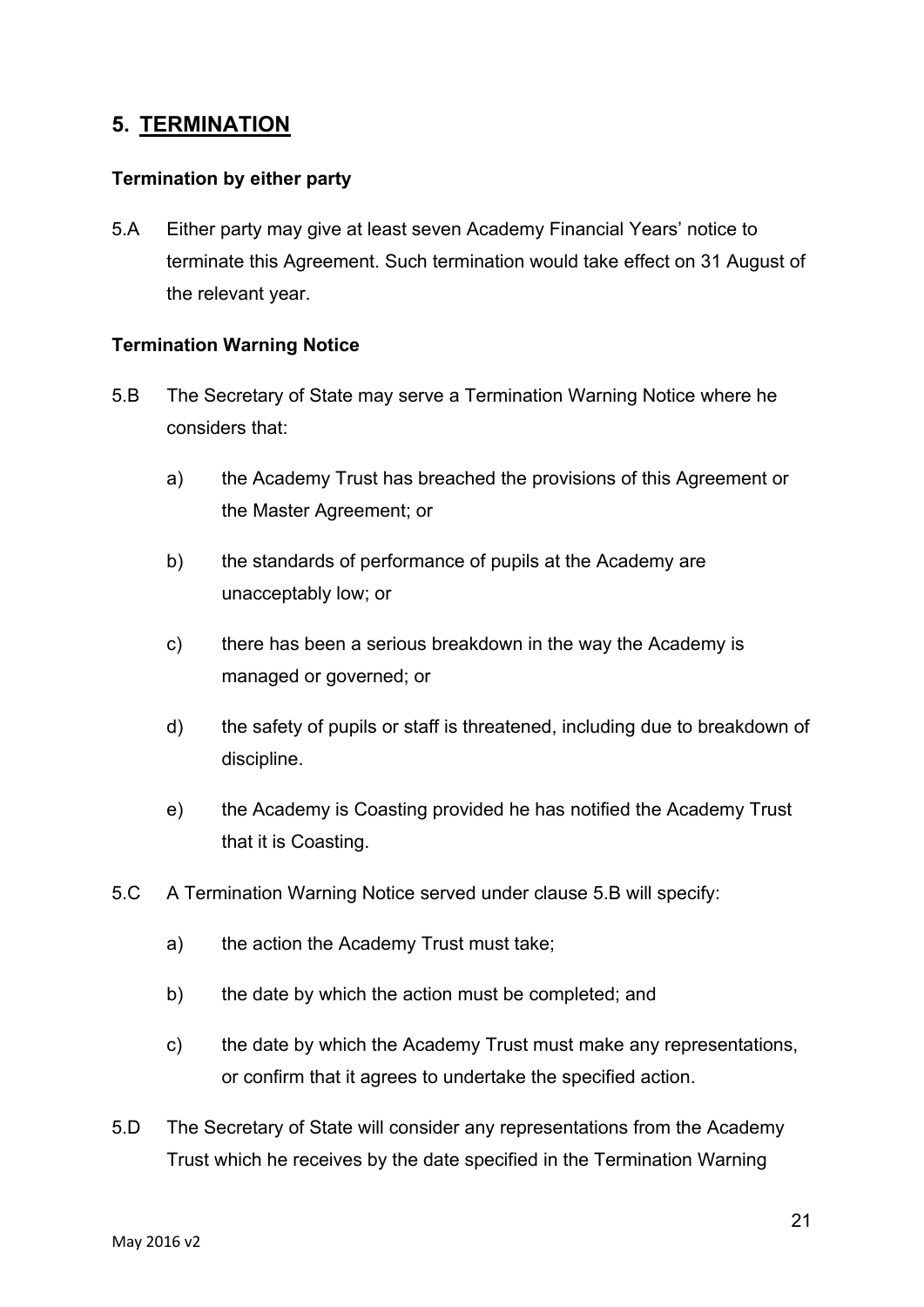Notice. The Secretary of State may amend the Termination Warning Notice to specify further action which the Academy Trust must take, and the date by which it must be completed.

5.E If the Secretary of State considers that the Academy Trust has not responded to the Termination Warning Notice as specified under clause 5.C(c), or has not completed the action required in the Termination Warning Notice as specified under clauses 5.C(a) and (b) (and any further action specified under clause 5.D) he may serve a Termination Notice.

#### <span id="page-21-0"></span>**Termination by the Secretary of State after inspection**

- 5.F If the Chief Inspector gives notice to the Academy Trust that:
	- a) special measures are required to be taken in relation to the Academy; or
	- b) the Academy requires significant improvement

the Secretary of State may serve a Termination Warning Notice, specifying the date by which the Academy Trust must make any representations.

- 5.G In deciding whether to give notice of his intention to terminate under clause 5.F, the Secretary of State will have due regard to the overall performance of the Academy Trust.
- 5.G.1 Not used.
- 5.H If the Secretary of State has served a Termination Warning Notice under clause 5.F and:
	- a) has not received any representations from the Academy Trust by the date specified in the notice; or
	- b) having considered the representations made by the Academy Trust remains satisfied that this Agreement should be terminated;

he may serve a Termination Notice.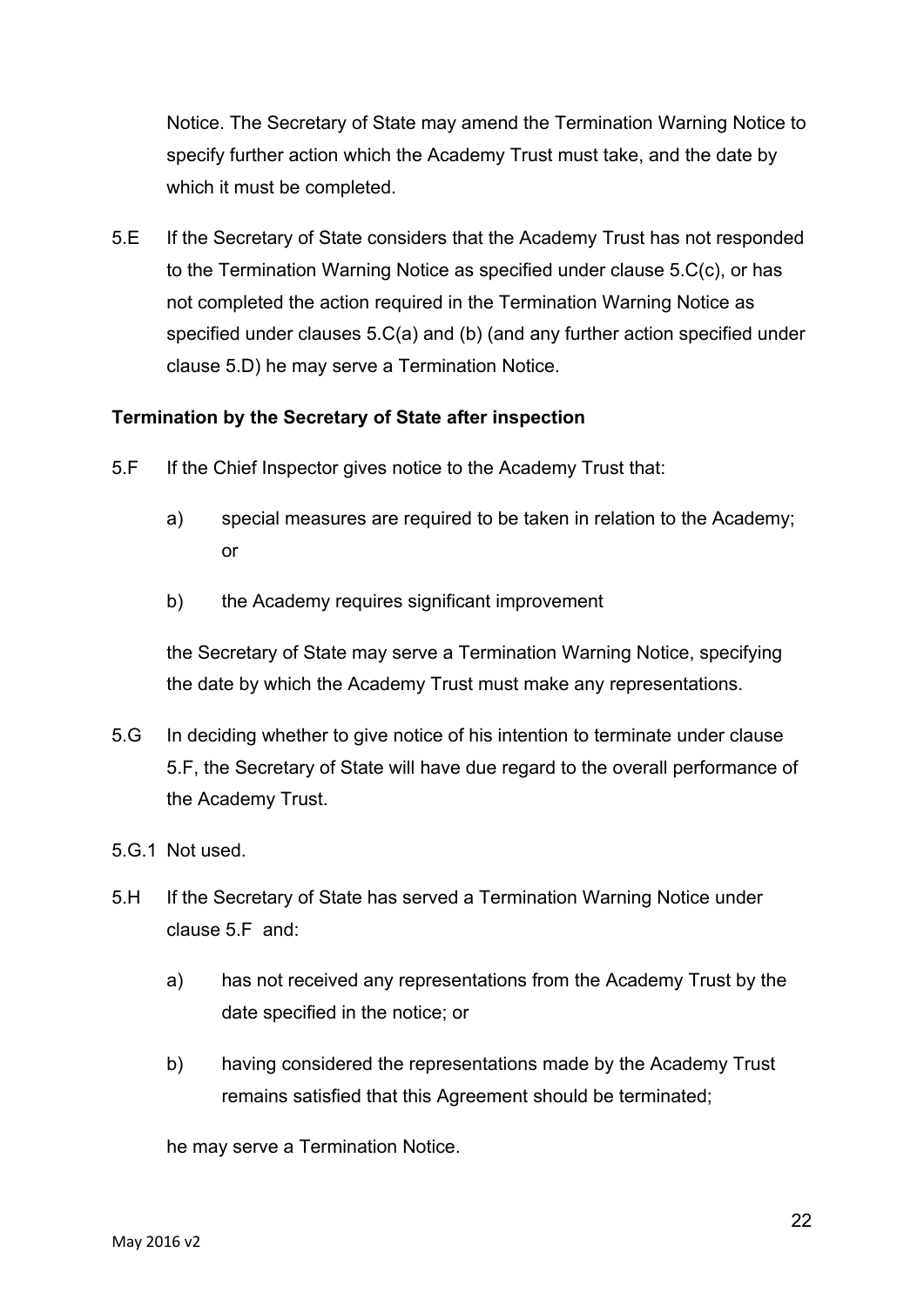#### 5.I Not used.

#### <span id="page-22-0"></span>**Termination by the Secretary of State**

- 5.J If the Secretary of State has determined that the Academy will be removed from the Register of Independent Schools and no appeal against that determination is pending, he may serve a Termination Notice.
- 5.K Not used.
- 5.L Not used.
- 5.M Not used.
- 5.N Not used.
- 5.O Not used.
- 5.P Not used.

#### <span id="page-22-1"></span>**Funding and admission during notice period**

- 5.Q If the Secretary of State serves a Termination Notice under clause 5.A, the Academy Trust may continue during the notice period to admit pupils to the Academy, and to receive GAG and EAG, in accordance with this Agreement.
- 5.R If the Secretary of State serves a Termination Warning Notice or a Termination Notice otherwise than under clause 5.A, the Academy Trust may continue during the notice period to admit pupils to the Academy (unless the Secretary of State specifies otherwise), and to receive GAG and EAG, in accordance with this Agreement.

#### <span id="page-22-2"></span>**Notice of intention to terminate by Academy Trust**

5.S The Secretary of State will, before the start of each Academy Financial Year, provide the Academy Trust with a final funding allocation indicating the level of GAG and EAG to be provided in the next Academy Financial Year (the **"Funding Allocation").**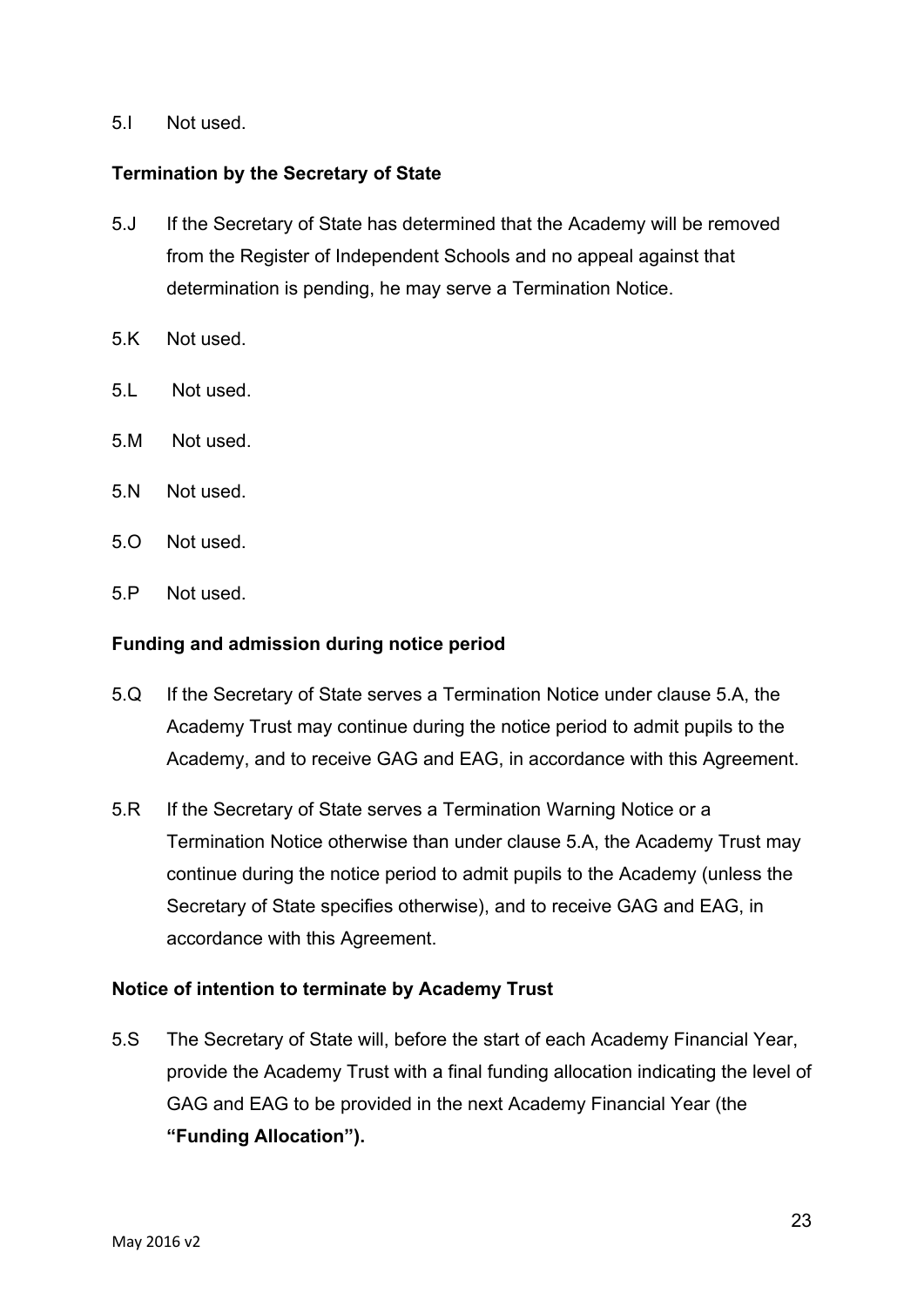- 5.T If the Academy Trust is of the opinion that, after receipt of the Funding Allocation for the next Academy Financial Year (the "**Critical Year**") and after taking into account all other resources likely to be available to the Academy, including other funds that are likely to be available to the Academy from other academies operated by the Academy Trust ("**All Other Resources**"), it is likely that the cost of running the Academy during the Critical Year would cause the Academy Trust to become insolvent (and for this reason only) then the Academy Trust may give written notice of its intention to terminate this Agreement at the end of the Critical Year.
- 5.U Any notice given by the Academy Trust under clause 5.T must be provided to the Secretary of State within six weeks of the Secretary of State issuing the Funding Allocation. The notice given by the Academy Trust under clause 5.T must specify:
	- a) the grounds upon which the Academy Trust's opinion is based, including:
		- i. evidence of those grounds;
		- ii. any professional accounting advice the Academy Trust has received;
		- iii. a detailed statement of steps which the Academy Trust proposes to take to ensure that the running costs of the Academy are reduced such that costs are less than the Funding Allocation and All Other Resources, and the period of time within which such steps will be taken; and
	- b) the shortfall in the Critical Year between the Funding Allocation and All Other Resources expected to be available to the Academy Trust to run the Academy and the projected expenditure on the Academy; and
	- c) a detailed budget of income and expenditure for the Academy during the Critical Year (the "**Projected Budget**").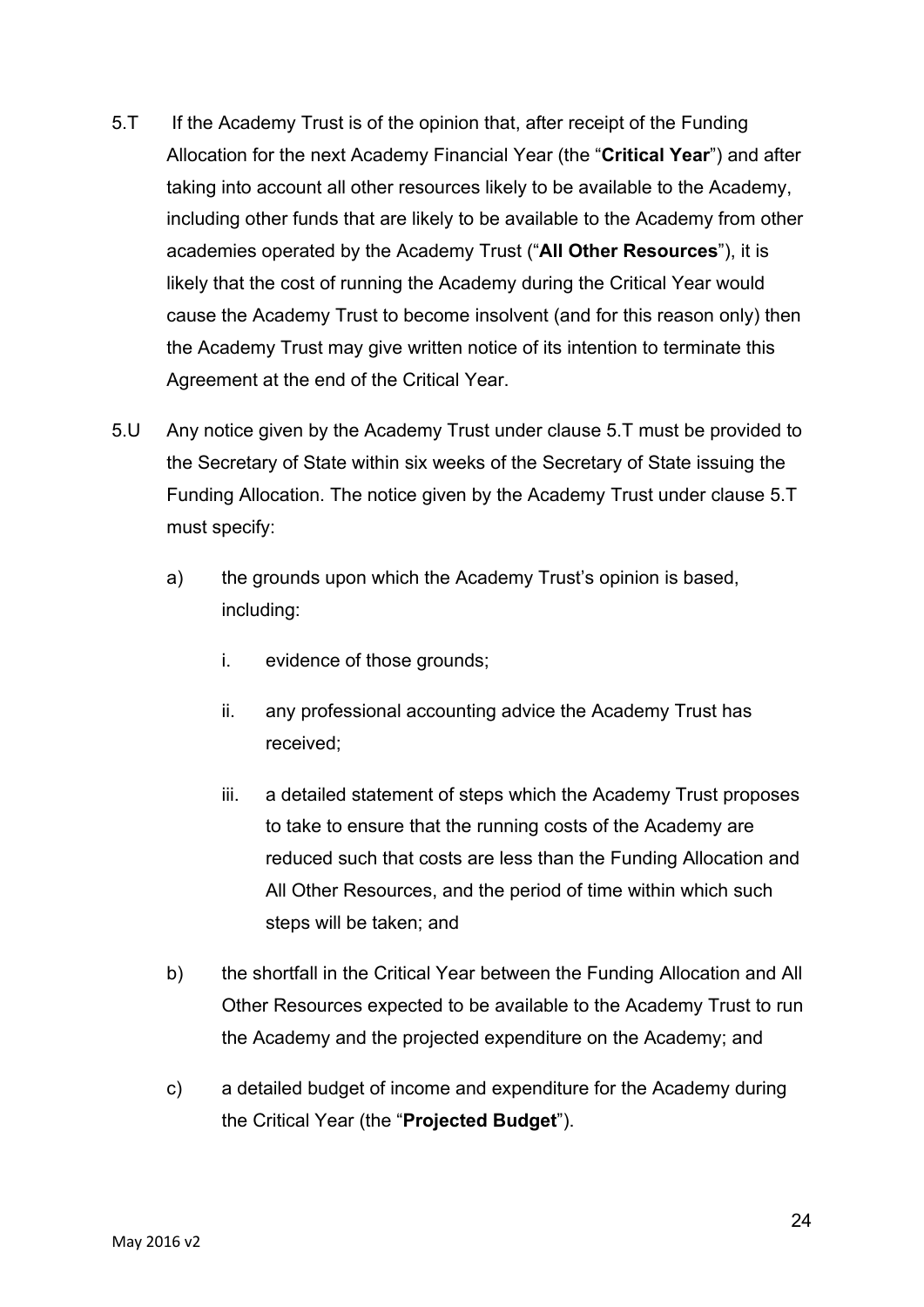- 5.V Both parties will use their best endeavours to agree whether or not the cost of running the Academy during the Critical Year would cause the Academy Trust to become insolvent. Both parties recognise that they will need to engage in a constructive dialogue at the time about how best to provide education for the pupils at the Academy and use their best endeavours to agree a practical solution to the problem.
- 5.W If no agreement is reached by 30 April (or another date if agreed between the parties) as to whether the cost of running the Academy during the Critical Year would cause the Academy Trust to become insolvent, then that question will be referred to an independent expert (the "**Expert**") for resolution. The Expert's determination will be final and binding on both parties. The Expert will be requested to specify in his determination the amount of the shortfall in funding (the "**Shortfall**").
- 5.X The Expert will be an insolvency practitioner with significant professional experience of educational institutions or academies. If the parties fail to agree upon the appointment of the Expert then the Expert will be appointed by the President of the Institute of Chartered Accountants in England and Wales. The Expert's fees will be borne equally between the parties.
- 5.Y The Expert will be required in reaching his determination to take account of advice from an educational specialist who is professionally familiar with the issues arising from the budget management of schools. If the parties fail to agree upon the appointment of the educational specialist then the educational specialist will be appointed by the Chairman of the Specialist Schools and Academies Trust (or any successor or equivalent body). The educational specialist's fees will be borne equally between the parties.
- 5.Z If the Expert determines that the cost of running the Academy during the Critical Year would cause the Academy Trust to become insolvent, and the Secretary of State will not have agreed to provide sufficient additional funding to cover the Shortfall, then the Academy Trust will be entitled to terminate this Agreement, by notice expiring on 31 August of the Critical Year. Any such notice will be given within 21 days after (a) the Expert's determination will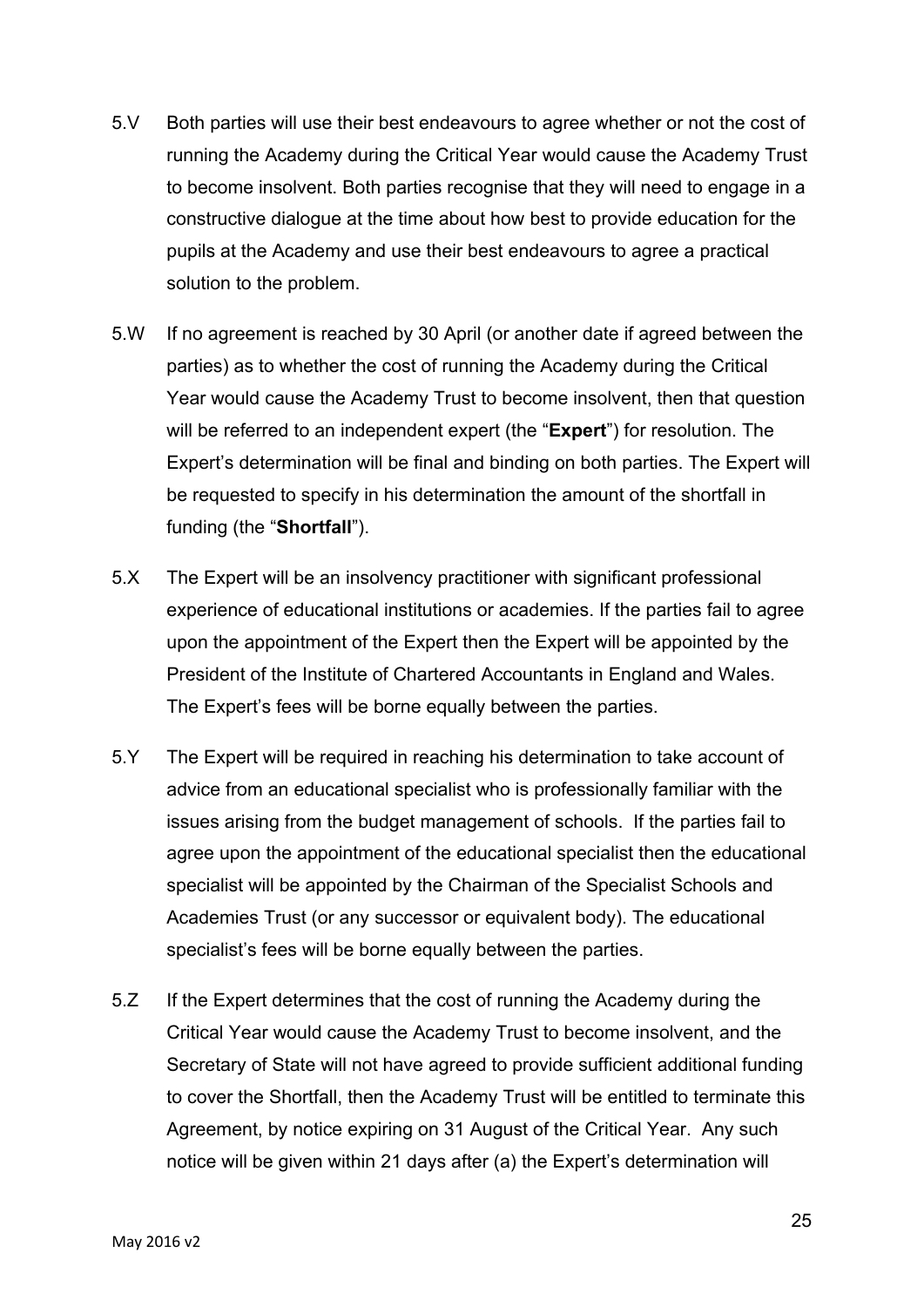have been given to the parties or (b), if later, the Secretary of State will have given written notice of his refusal to provide sufficient additional funding for the Academy to cover the Shortfall.

#### <span id="page-25-0"></span>**Effect of termination**

- 5.AA If this Agreement is terminated, the Academy will cease to be an Academy within the meaning of sections 1 and 1A of the Academies Act 2010.
- 5.BB Subject to clauses 5.CC and 5.DD, if the Secretary of State terminates this Agreement under clause 5.A, he will indemnify the Academy Trust. If the Secretary of State terminates this Agreement otherwise than under clause 5.A, he may at his discretion indemnify or compensate the Academy Trust.
- 5.CC The amount of any such indemnity or compensation will be determined by the Secretary of State, having regard to representations made to him by the Academy Trust, and will be paid as and when the Secretary of State considers appropriate.
- 5.DD The categories of expenditure incurred by the Academy Trust in consequence of termination, for which the Secretary of State may indemnify the Academy Trust under clauses 5.BB, may include:
	- a) staff compensation and redundancy payments;
	- b) compensation payments in respect of broken contracts;
	- c) expenses of disposing of assets or adapting them for other purposes;
	- d) legal and other professional fees; and
	- e) dissolution expenses.
- 5.EE If this Agreement is terminated, and the Academy Trust owns capital assets which have been partly or wholly funded by HM Government, the Academy Trust must, as soon as possible after the termination date: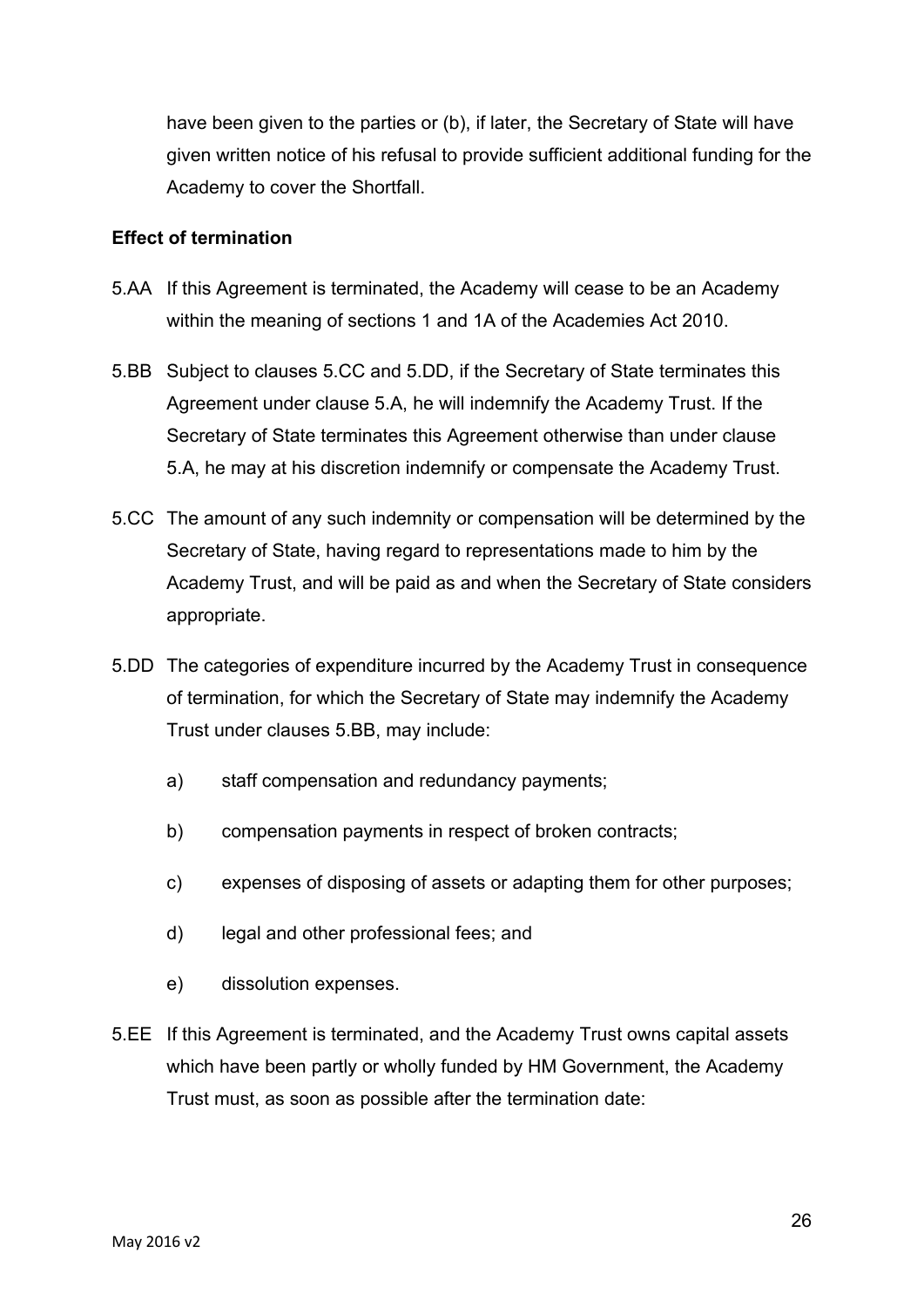- a) transfer a proportion of those capital assets, equal to the proportion of the original financial contribution made by HM Government, to a nominee of the Secretary of State to use for educational purposes; or
- b) if the Secretary of State directs that a transfer under clause 5.EE(a) is not required, pay to the Secretary of State at the termination date (or, by agreement with the Secretary of State, at the date of their subsequent disposal) a sum equivalent to the proportion of the original financial contribution made by HM Government.
- 5.FF The Secretary of State may:
	- a) Waive all or part of the repayment due under sub-clause 5.EE(b) if the Academy Trust obtains his permission to invest the sale proceeds for its charitable purposes; or
	- b) direct the Academy Trust to pay all or part of the sale proceeds to the relevant LA.

# <span id="page-26-0"></span>**6. OTHER CONTRACTUAL ARRANGEMENTS**

#### <span id="page-26-1"></span>**Annexes**

6.A Any annexes to this Agreement form part of and are incorporated into this Agreement.

#### <span id="page-26-2"></span>**The Master Agreement**

6.B Except as expressly provided in this Agreement, all provisions of the Master Agreement have full force and effect.

#### <span id="page-26-3"></span>**General**

- 6.C The Academy Trust cannot assign this Agreement.
- 6.D Failure to exercise, or a delay in exercising, any right or remedy of the Secretary of State under this Agreement (including the right to terminate this Agreement), or a single or partial exercise of such a right or remedy, is not a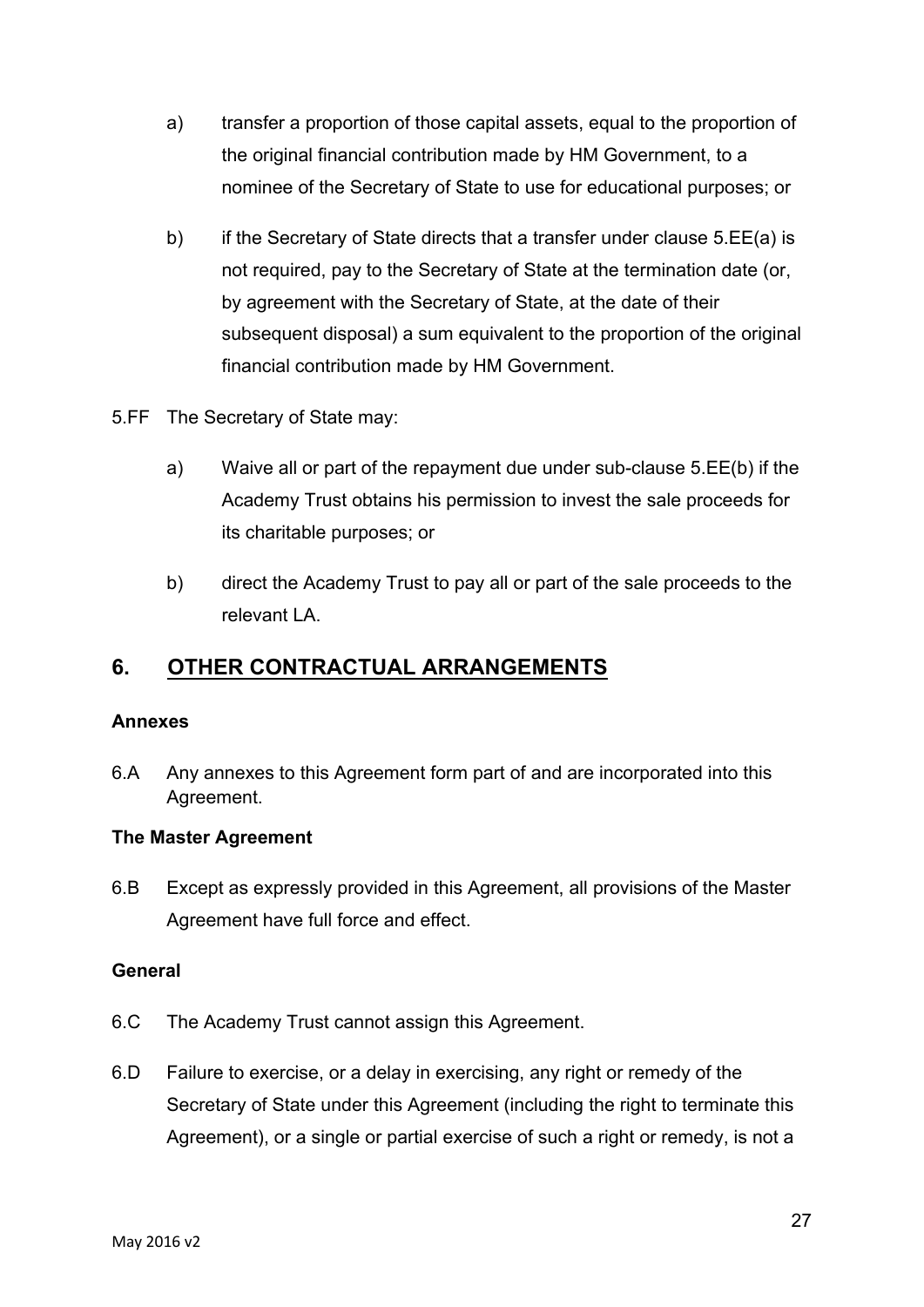waiver of, and does not prevent or restrict any initial or further exercise of, that or any other right or remedy.

- 6.E Termination of this Agreement will not affect the accrued rights, remedies, obligations or liabilities of the parties existing at termination.
- 6.F This Agreement may be executed in any number of counterparts, each of which when executed and delivered shall constitute a duplicate original, but all of which will together constitute the same agreement.
- 6.G This Agreement and any dispute or claim arising out of or in connection with it or its subject matter or formation (including non-contractual disputes or claims) shall be governed by and construed in accordance with the law of England and Wales, and submitted to the exclusive jurisdiction of the courts of England and Wales.